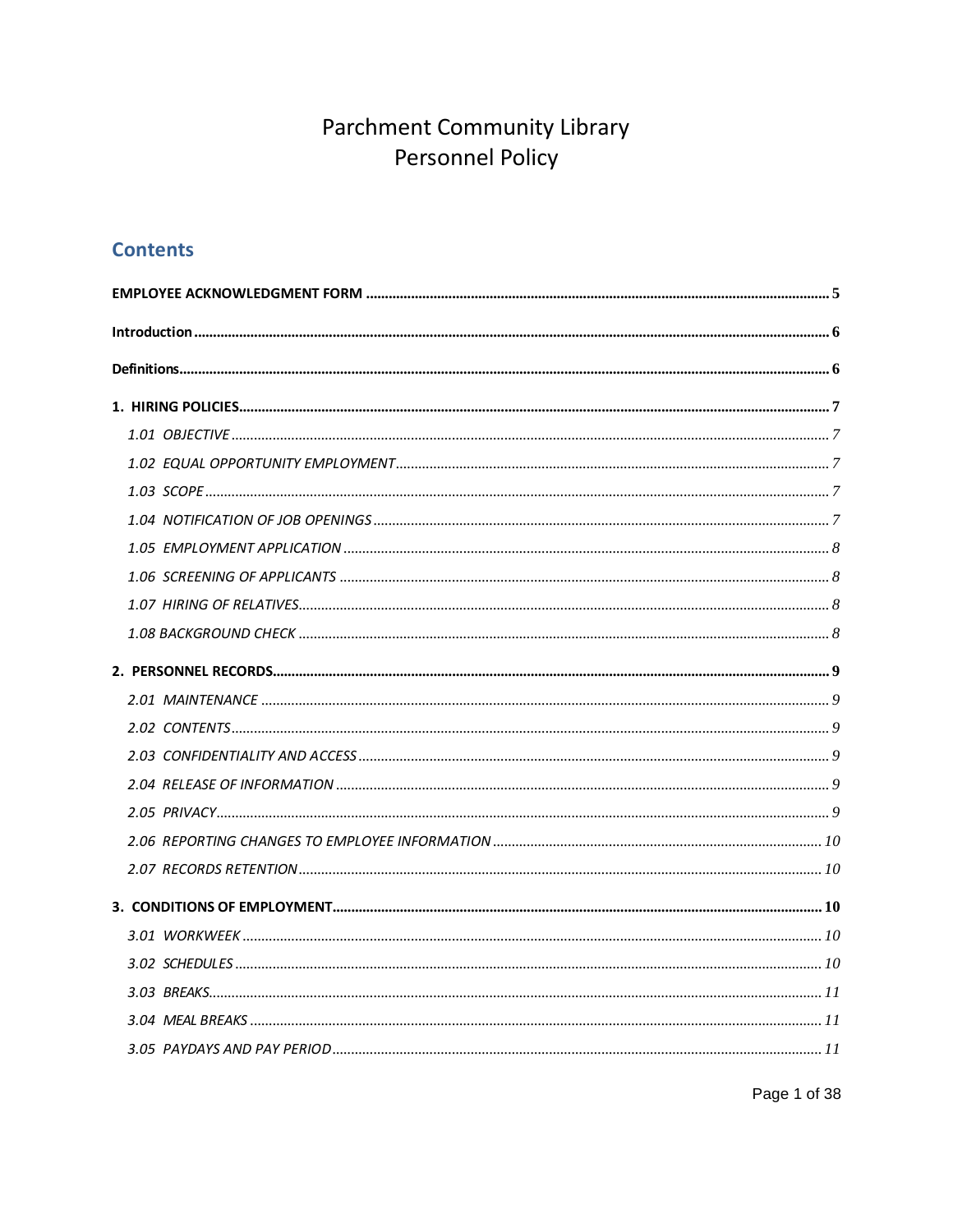Page 2 of 38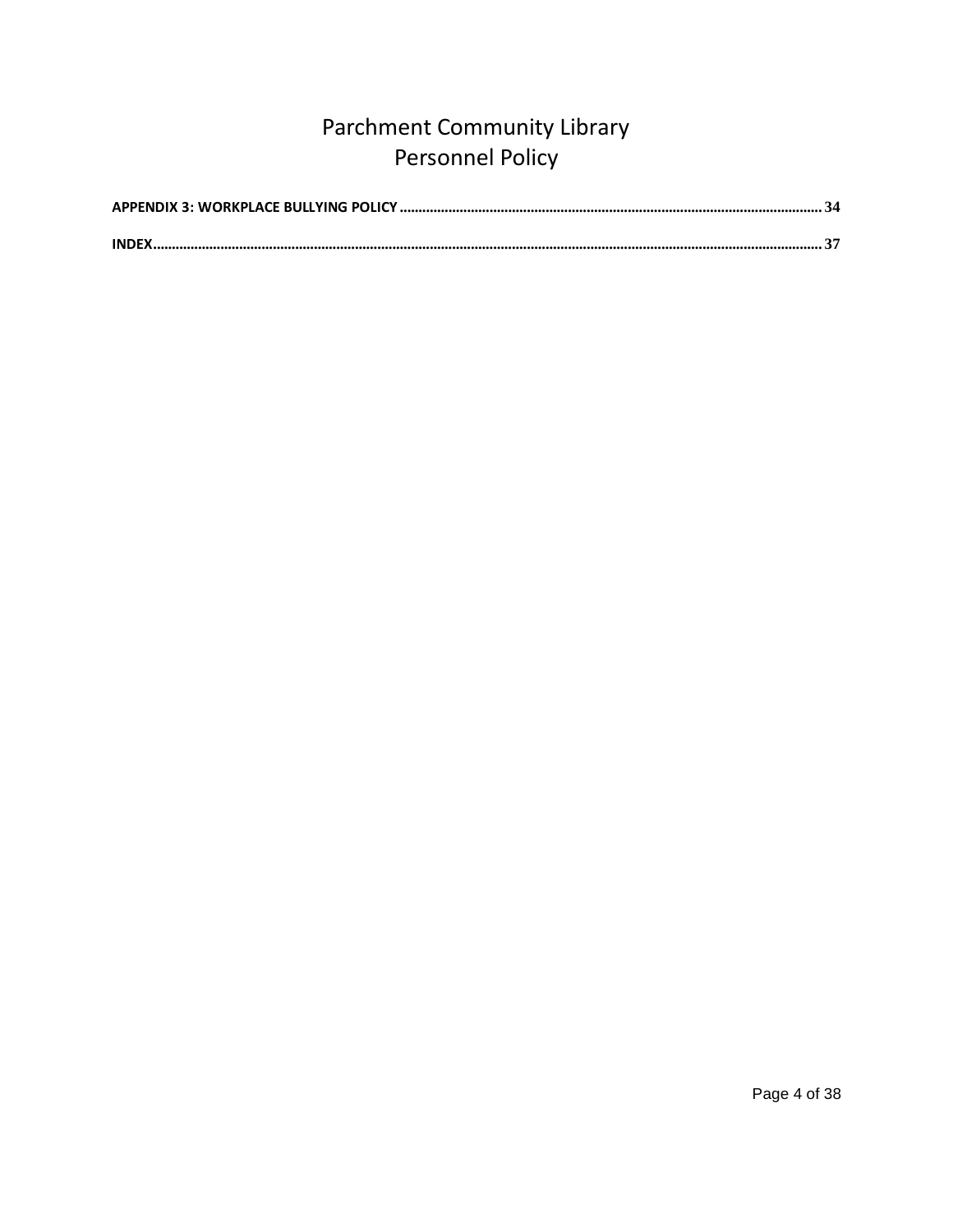### **EMPLOYEE ACKNOWLEDGMENT FORM**

<span id="page-4-0"></span>(to be placed in employee's personnel file and a copy given to employee)

The Parchment Community Library (PCL) personnel policy describes important information about PCL, and I understand that I should consult the Director regarding any questions not answered in the policy. I have entered into my employment relationship with PCL voluntarily and acknowledge that there is no specific length of employment. Accordingly, either PCL or I can terminate the relationship at will, with or without cause, at any time, so long as there is no violation of applicable federal or state law.

Since the information, policies, and benefits described here are necessarily subject to change, I acknowledge that revisions to the policy may occur, except to PCL's policy of employment-at-will. All such changes will be communicated through official notices, and I understand that revised information may supersede, modify, or eliminate existing policies. Only the Library Board of Trustees of PCL has the ability to adopt any revisions to the policies, and such revisions may be made without notice.

Furthermore, I acknowledge that this policy is neither a contract of employment nor a legal document. I have received the policy, and I understand that it is my responsibility to read and comply with the policy and any revisions made to it.

\_\_\_\_\_\_\_\_\_\_\_\_\_\_\_\_\_\_\_\_\_\_\_\_\_\_\_\_\_\_\_\_\_\_\_\_\_\_\_\_\_\_\_\_\_\_\_\_\_ \_\_\_\_\_\_\_\_\_\_\_\_\_\_\_\_\_

EMPLOYEE'S SIGNATURE **EXECUTE A SIGNATURE DATE** 

EMPLOYEE'S NAME (TYPED OR PRINTED)

\_\_\_\_\_\_\_\_\_\_\_\_\_\_\_\_\_\_\_\_\_\_\_\_\_\_\_\_\_\_\_\_\_\_\_\_\_\_\_\_\_\_\_\_\_\_\_\_\_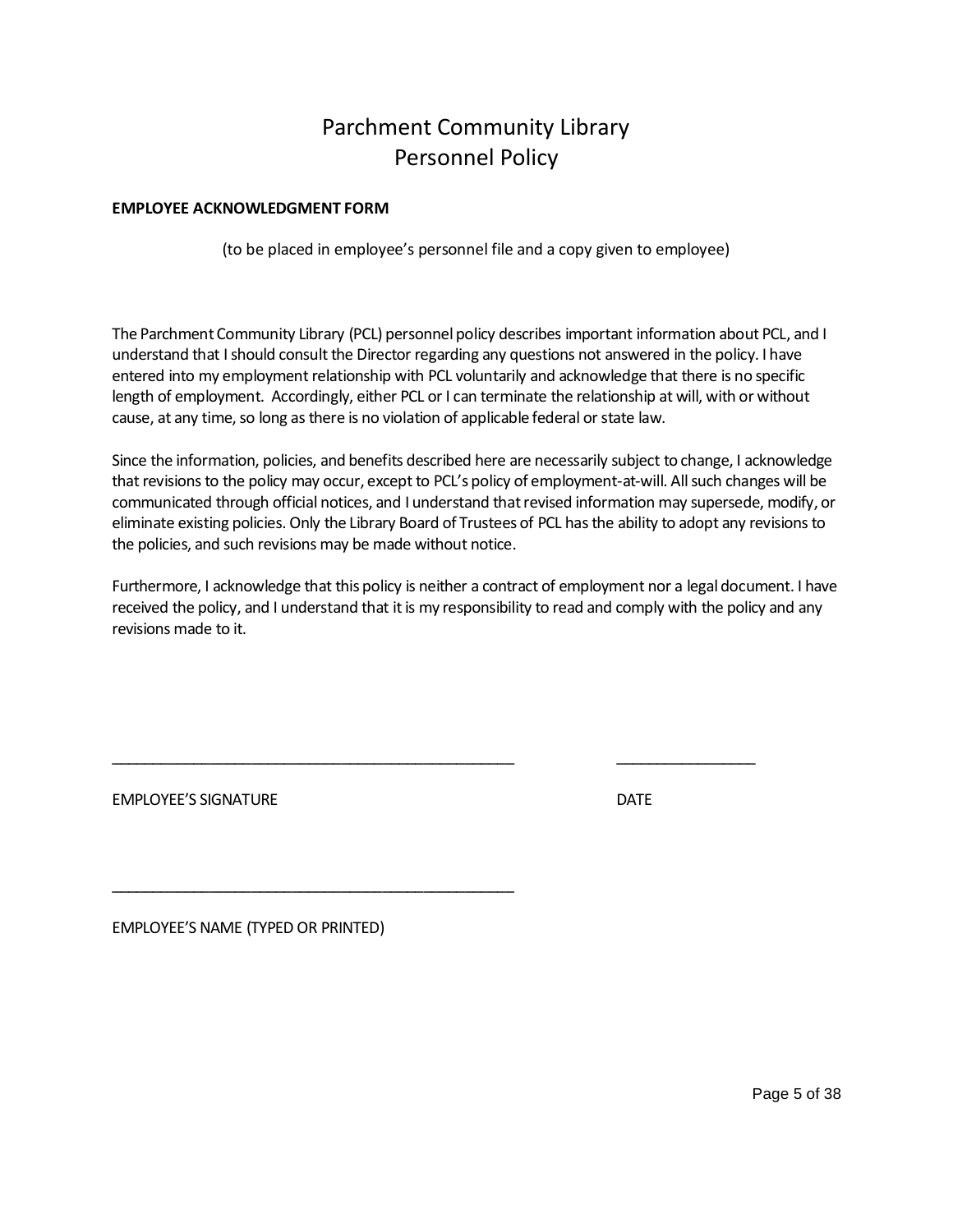### <span id="page-5-0"></span>**Introduction**

This Policy and Procedure Manual was adopted and approved by the Board of the Parchment Community Library on October 10, 2000, effective (one week later), October 17, 2000.

## **Changes to Paid Leave (7.01 and 7.02) will affect employees hired after February 26, 2019. Employees hired prior to February 26, 2019 will retain the Paid Leave benefits they had accrued under the previous version of this policy.**

- A. This policy manual contains the current personnel policy of the Parchment Community Library and supersedes any prior handbook or manual. In the case of a policy issue not covered by this manual or question of interpretation, the Library Director shall make a working determination and recommend a policy update or change to the Board of Trustees.
- B. Policy may be reviewed or changed by the Board of Trustees at any time. The most current version of the Personnel Policy shall be available on the Library's web page and on the shared server. All employees will be notified whenever changes are made to the Policy.
- C. All employees shall be supplied a print copy of this manual upon hiring and should sign two copies of the Employee Acknowledgment Form. A copy of the form will be kept in their personnel file. This manual is not an employment contract between the Library Board and its employees or applicants for employment and can be modified or abolished by the Library Board at any time.

## <span id="page-5-1"></span>**Definitions**

#### **A. Full-time Employees**

"Full-time" is defined as working a regularly scheduled 30- to 40-hour week. An employee who is regularly scheduled for less than 30 hours is not considered to be full-time until they have worked 8 consecutive weeks at 30 hours.

## **B. Working Day**

"Working day" or "day" as used in this manual is the average working day on a pro-rated basis.

### **C. Pro-rated Day**

Part-time employees receive sick and vacation days for which they are eligible on a pro-rated basis. A "pro-rated day" in hours is determined for each part-time employee by dividing their normally scheduled weekly hours by 40 and multiplying the result times 8 hours. The result will be rounded to the nearest half-hour. For example, an employee scheduled to work 20 hours per week has a prorated day of 4 hours.

#### **D. Work week**

A "work week" is defined as the number of hours an employee works in a week. A part-time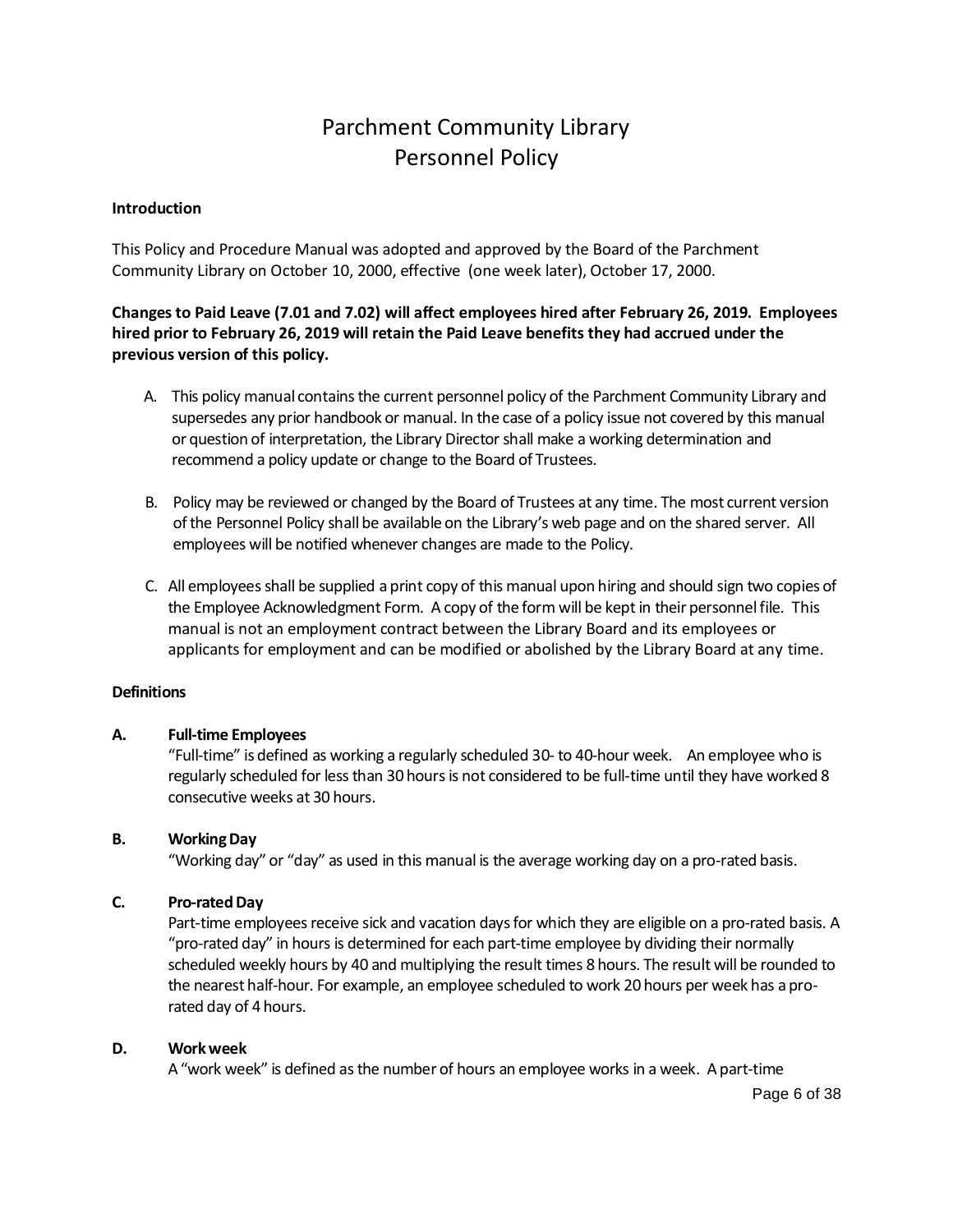employee who alternates working 6 hours one week and 12 hours the next will have an average work week of 9 hours.

## <span id="page-6-2"></span><span id="page-6-0"></span>**1. HIRING POLICIES**

### <span id="page-6-1"></span>**1.01 OBJECTIVE**

The objective of the Library Board is to employ individuals qualified for positions with the Library on the basis of job-related standards of education, training, experience, and qualifications.

### **1.02 EQUAL OPPORTUNITY EMPLOYMENT**

It is the policy of the Library Board to implement equal opportunity to all qualified employees and applicants.

No applicant will be discriminated against or given preference because of race, color, religion, sex (including pregnancy), national origin, genetic information, age (40 or older) as defined in the Age Discrimination Act of 1967, or disability as defined in the Americans with Disabilities Act of 1990.

This policy applies to decisions on hiring, placement, upgrading, transfer, demotion, recruitment, advertising or solicitation for employment, treatment during employment, rates of pay or other forms of compensation, selection for training, and layoff or termination.

#### <span id="page-6-3"></span>**1.03 SCOPE**

These policies and procedures shall apply to all employees, except where specifically noted. These policies and procedures shall not apply to persons providing services through written contractual agreement with the Library who are not considered to be employees.

## <span id="page-6-4"></span>**1.04 NOTIFICATION OF JOB OPENINGS**

Notification of job openings will be by posting in the Library building and/or advertisement in the news media. The posting and/or advertisement will contain a description of the job and minimum requirements for the position.

The Library Board may authorize changes in the method and substance of notification of job openings upon recommendation of the Library Director.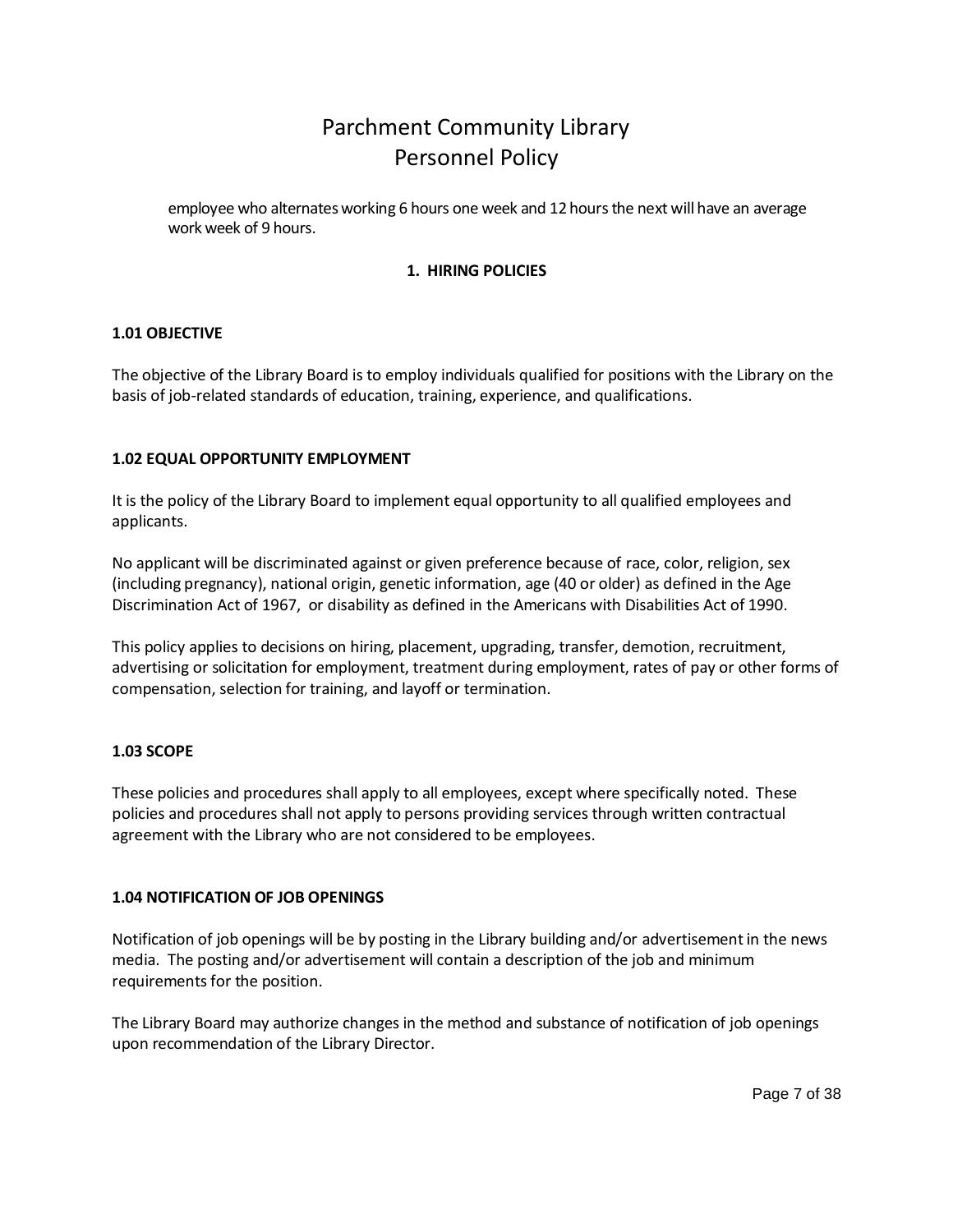### <span id="page-7-0"></span>**1.05 EMPLOYMENT APPLICATION**

All applicants shall complete an employment application on a form provided by the Library or submit a resume. The application or resume is an important phase of the hiring procedure and becomes a part of an employee's permanent record. All information submitted on the application form or resume is subject to verification. Falsification of the employment application or resume may result in immediate dismissal and/or withdrawal of an offer for a position with the Library.

Employment applications and resumes will be retained by the Library for a minimum of one year.

### <span id="page-7-1"></span>**1.06 SCREENING OF APPLICANTS**

The applicants who best meet the requirements for the position in the opinion of the Library Director shall be interviewed by the Library Director. After completion of the interviews, the Library Director shall make a selection on the basis of the applicant's experience, training, skills, and personal qualifications.

If an employee of the Library applies for a different position with the Library, the employee's work record with the Library shall also be considered.

## <span id="page-7-2"></span>**1.07 HIRING OF RELATIVES**

Relatives of employees or board members of the Library will not be considered for employment with the exception that siblings of shelvers may be employed as shelvers.

Relatives are defined as the following set of relationships for this section: mother, father, in-laws, brother, sister, son, daughter, husband or wife.

## <span id="page-7-3"></span>**1.08 BACKGROUND CHECK**

All applicants selected for employment will be subject to a background check.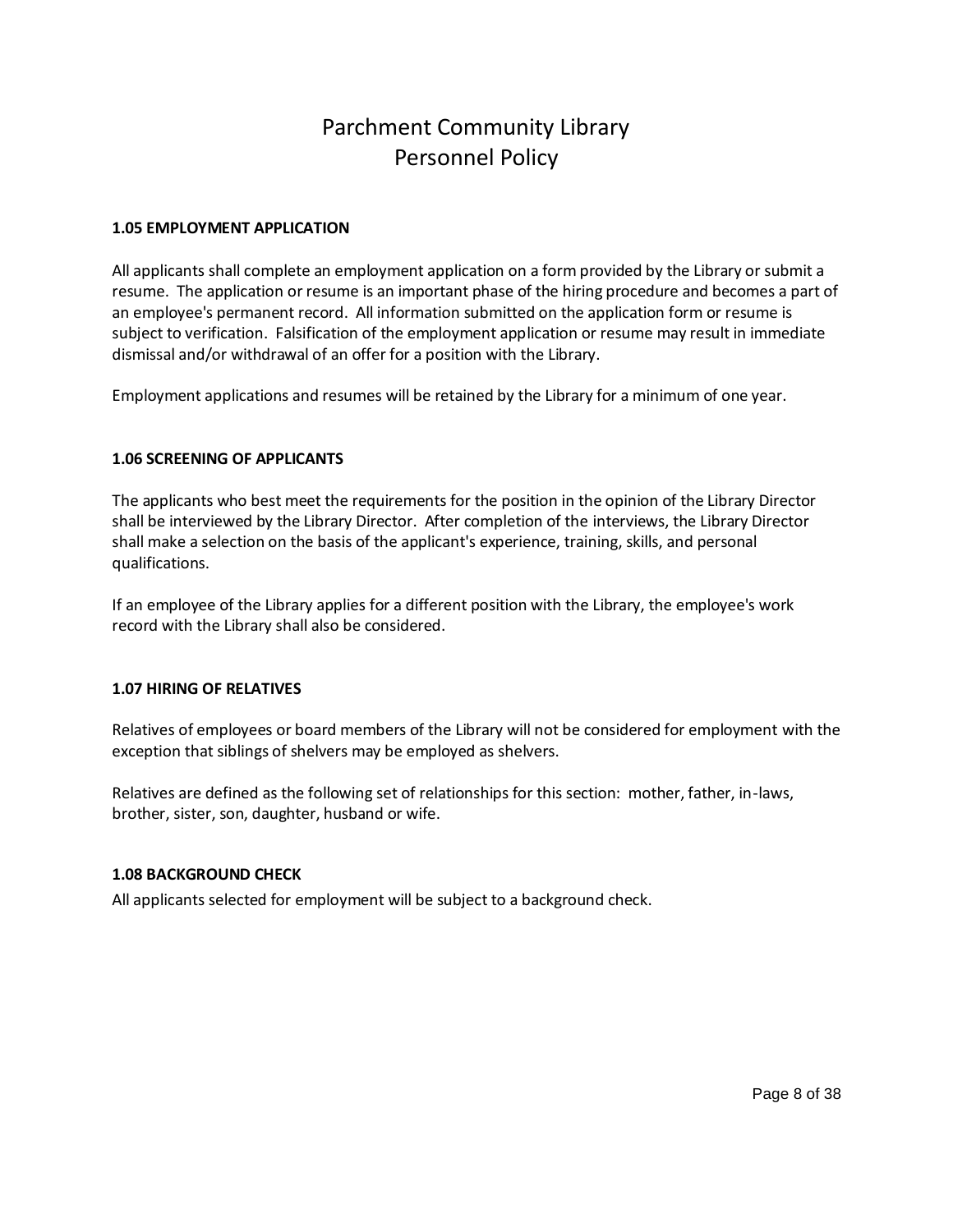#### <span id="page-8-0"></span>**2. PERSONNEL RECORDS**

#### <span id="page-8-1"></span>**2.01 MAINTENANCE**

A personnel file shall be maintained for each employee by the Library Director.

### <span id="page-8-2"></span>**2.02 CONTENTS**

The personnel file may contain application or resume; letters of reference; background check information; evaluations; disciplinary history; commendations and letters relating to performance; emergency telephone numbers; record of training; record of positions held; record of leaves of absence; insurance records; and retirement information. Employees shall receive copies of any additions to their files.

## <span id="page-8-3"></span>**2.03 CONFIDENTIALITY AND ACCESS**

Personnel files are confidential. Only the Library Director will have access to these files for business purposes. An employee's supervisor, with the permission of the Director may have access to an employee's performance evaluations and other evaluative material for business purposes. Employees may periodically review their personnel files in accordance with applicable statutes. Information contained in the employee's personnel file will be released only upon the employee's written authorization or as otherwise provided by law.

## <span id="page-8-4"></span>**2.04 RELEASE OF INFORMATION**

The library will release the following information about an employee: Dates of employment; positions held; and verification of employment and salary to financial institutions with employee's prior approval.

#### <span id="page-8-5"></span>**2.05 PRIVACY**

No employee shall disclose any personnel information obtained from library records concerning another employee without the permission of the Director. Employees requesting a supervisor's peer recommendation should notify her prior to listing her as a reference.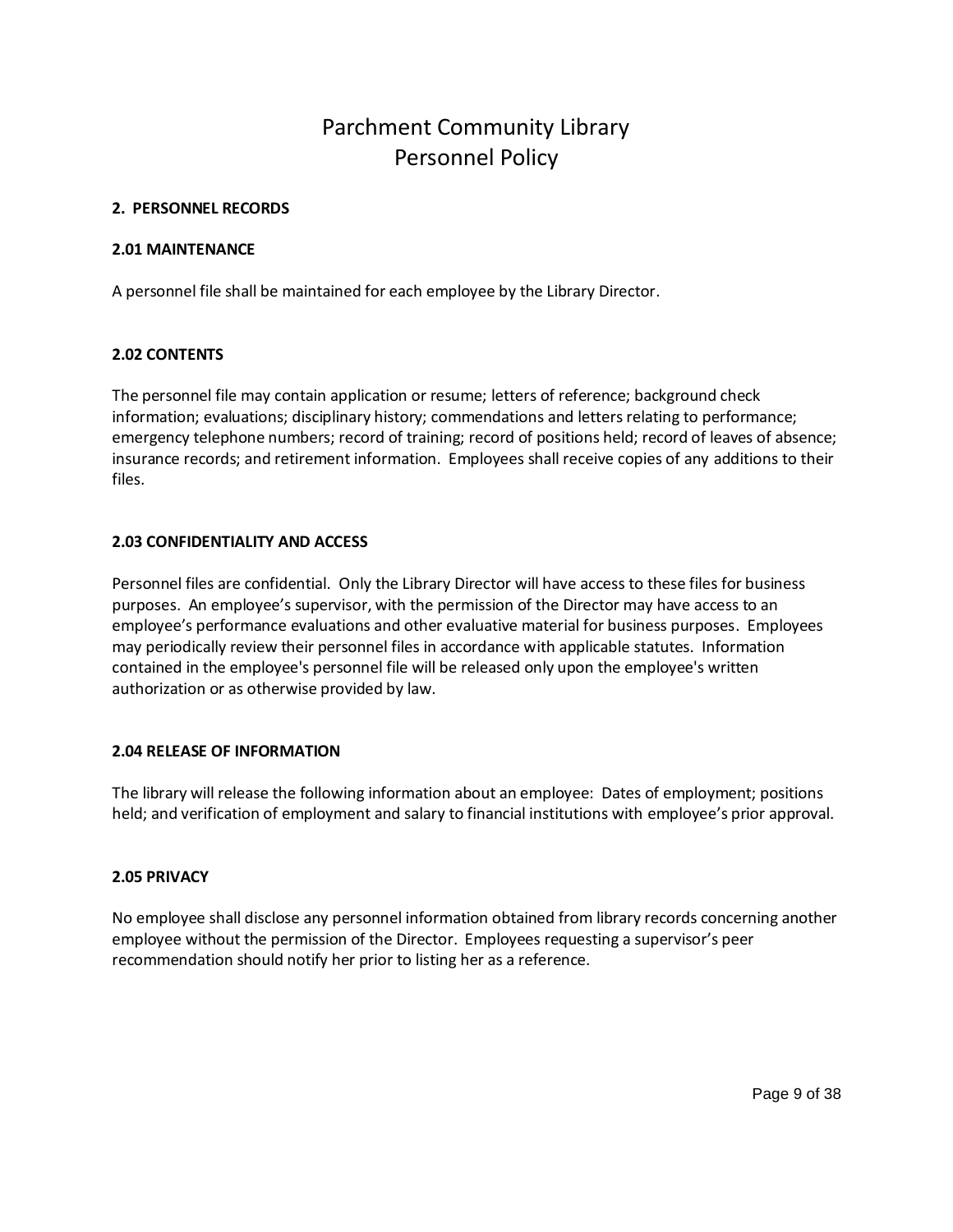### <span id="page-9-0"></span>**2.06 REPORTING CHANGES TO EMPLOYEE INFORMATION**

Employees are required to report changes in personal status, such as address, telephone number, marital status, births or deaths in the immediate family, to the Library Director, within five (5) days after such change has occurred. (formerly 2.05)

The Library shall be entitled to rely upon the employee's last name, address, phone number, marital status, and number of dependents shown on its records for all purposes involving her/his employment. (formerly 2.05)

## **2.07 RECORDS RETENTION**

Individual personnel files shall be kept for at least seven (7) years after termination, or as mandated by the State of Michigan Retention and Disposal Schedule "General Schedule #17 – Michigan Public Libraries."

## <span id="page-9-2"></span><span id="page-9-1"></span>**3. CONDITIONS OF EMPLOYMENT**

#### <span id="page-9-3"></span>**3.01 WORK WEEK**

The work week is defined as beginning on Sunday and ending on Saturday. All employees who regularly work 20 hours or more each week will, when working on Saturday and/or Sunday, take equivalent time off during the work week so as not to exceed their regularly scheduled hours, unless otherwise authorized by the Director. No employee will be paid for more than 40 hoursin any week unless authorized by the Director. Compensation for authorized overtime in excess of 40 hours per week will be taken as compensatory time. Compensatory time must be taken within two pay periods following the pay period in which the overtime occurred. Compensatory time will be scheduled by mutual agreement between the employee and the supervisor. In extreme situations, the Director may authorize overtime pay.

#### <span id="page-9-4"></span>**3.02 SCHEDULES**

Weekly schedules are approved by the Director and are posted by Wednesday of the preceding week. Employees requiring changes in their normal schedule are encouraged to trade hours with another employee and report such changes to the Director or to the staff person assigned as Scheduler. Requests for time off must be submitted to the Director or Scheduler as far in advance as possible. Employees must also note the time period or date absent on the workroom calendar.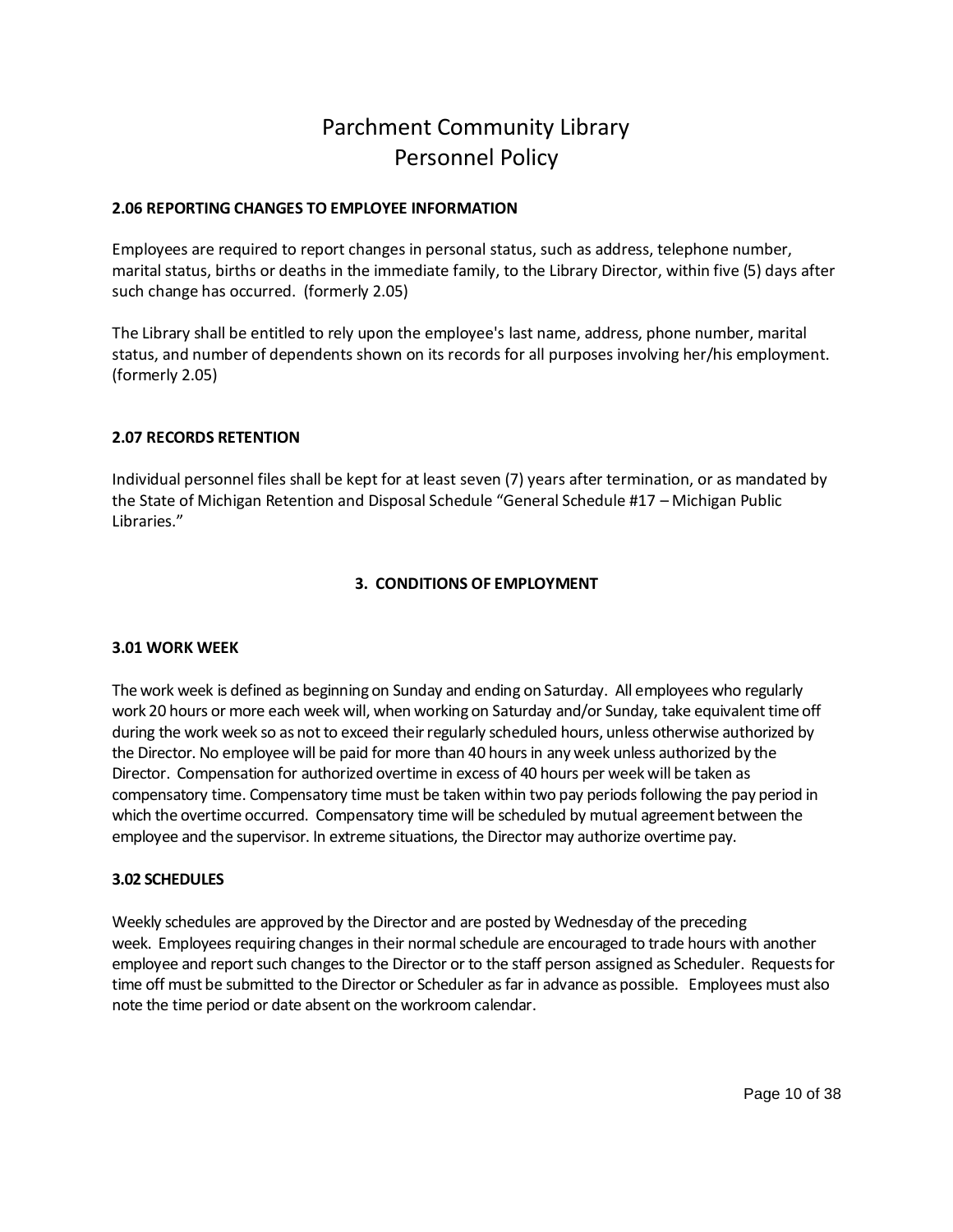### <span id="page-10-0"></span>**3.03 BREAKS**

Any employee working four to six consecutive hours may take a 10-minute break, if working conditions allow. Break periods may not be used to reduce the workday. Employees leaving library property must notify other library employees of their whereabouts while on break. Employees assigned to a public desk must notify senior staff before taking a break. Employees working on Saturday should not leave the building during their break.

### <span id="page-10-1"></span>**3.04 MEAL BREAKS**

Any employee working six or more hours may take a 30-minute meal break. Employees under age 18 working 6 hours or more must take at least a 30 minute meal break no later than the fifth hour. Meal breaks may not be used to reduce the workday. Employees must still work the number of hours they are scheduled each day. Meal breaks more than 30 minutes must be approved by the Director, and any schedule change must be posted on the master schedule. Employees working on Saturday should not leave the building during their break.

### <span id="page-10-2"></span>**3.05 PAYDAYS AND PAY PERIOD**

Library employees will be paid every other Thursday. The pay period ends on the Saturday prior to the payday.

#### <span id="page-10-3"></span>**3.06 COMPENSATION**

Each Library employee shall be paid wages on an hourly rate of pay or a salary as determined by the Library Board. Fringe benefits may be provided as determined by the Library Board.

#### <span id="page-10-4"></span>**3.07 TIME SHEETS**

The Library is required to keep accurate records of an employee's time worked to the nearest quarter hour.

Each employee shall record upon the time sheet the time actually worked. The employee shall turn in time sheets to the Director on the day before each pay day. The Director or the Director's designee shall approve the employee's time sheet.

Employees will only be paid for the time actually recorded on their time sheets and approved by the Director or the Director's designee.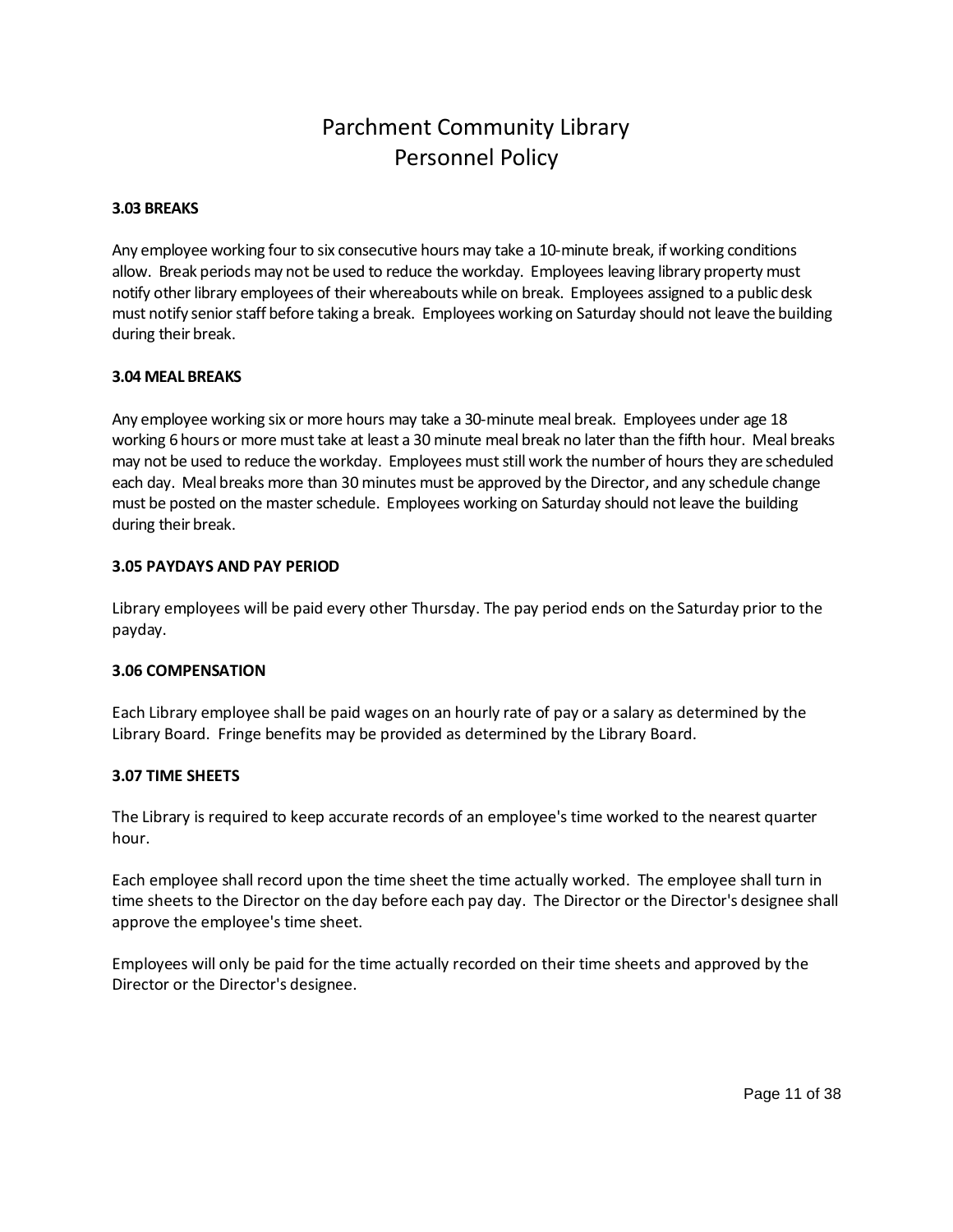### <span id="page-11-0"></span>**3.08 PAYROLL ERRORS**

If an employee discovers an error in her/his paycheck, she/he shall report it immediately to the Library Director or Bookkeeper so necessary adjustments may be made.

### <span id="page-11-1"></span>**3.09 DEDUCTIONS**

Certain deductions are required from the employee's paycheck. They include: Federal Income Tax; FICA (Social Security); Medicare; and State Income Tax, and insurance co-pay.

Other deductions, such as deferred compensation, may be made if authorized by the employee pursuant to a written authorization form.

### <span id="page-11-2"></span>**3.10 ABSENCE**

Employees are encouraged to report an absence at least one hour before the regularly scheduled time to report to work. The report should be made to the Library Director or the Director's designee. Failure to report absences in advance as required by this section may result in discipline against the employee. If the Library Director determines that the employee's absence is due to illness, injury, or some other cause for which authorized leave may be granted, the employee's time of absence will be charged to an appropriate leave, if applicable.

If the Library Director determines that the employee's absence is unauthorized, the employee will not be paid for the time not worked. Unauthorized absence may subject an employee to disciplinary action.

## <span id="page-11-3"></span>**3.11 TARDINESS**

Employees are expected to be at their work stations ready to start work at the time they are assigned to report for work. Repeated tardiness and absences may subject an employee to disciplinary action.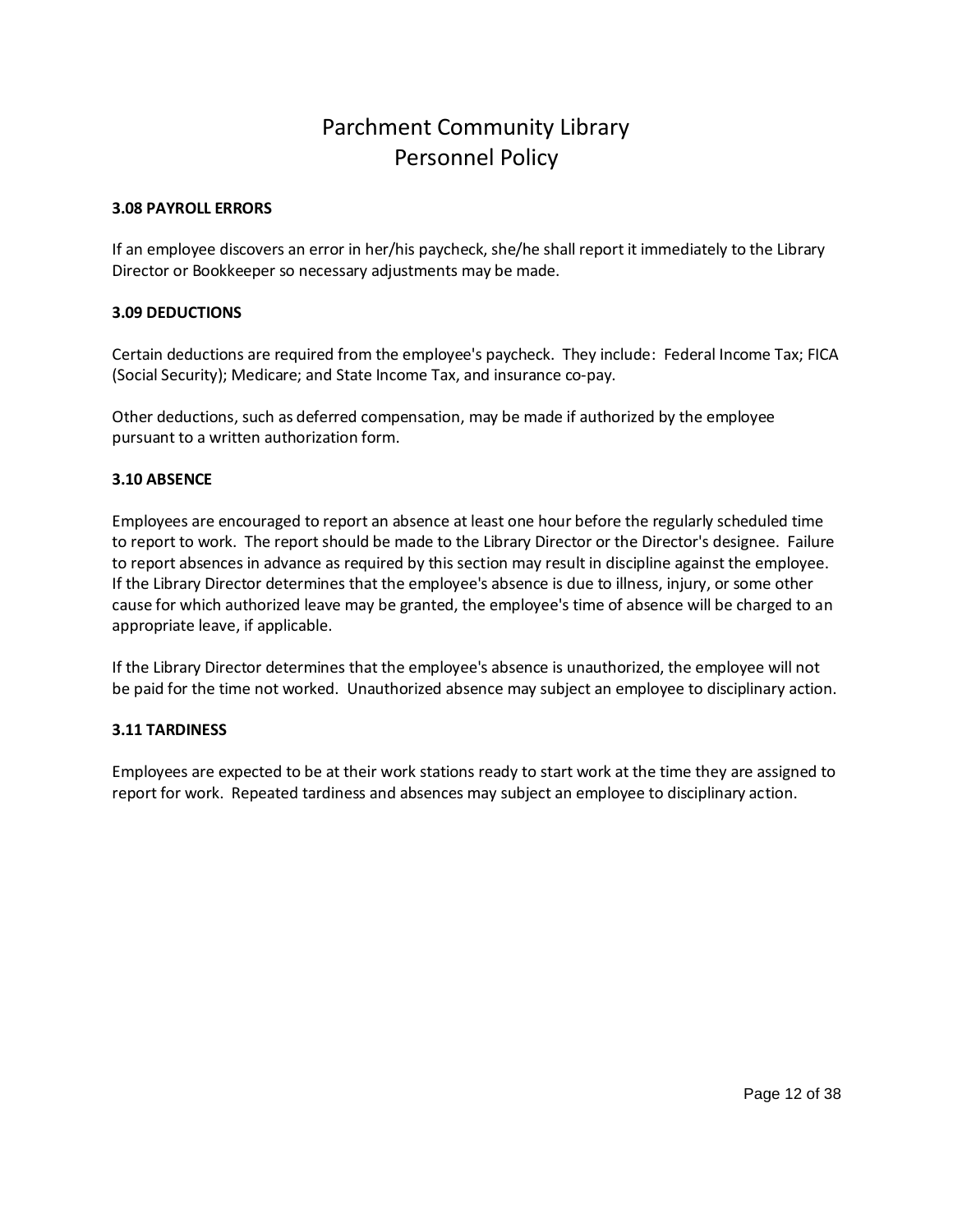### <span id="page-12-0"></span>**4. STANDARDS OF CONDUCT**

#### <span id="page-12-1"></span>**4.01 WORK RULES**

The following standards of employee conduct and/or work rules are general guidelines for employees. This list is not meant to be exhaustive. The Library Board and the Library Director are authorized to establish additional standards of conduct and/or work rules at any time.

1. Employees shall report for work on time and remain for their scheduled hours, unless released by the Library Director or the Director's designee.

2. Employees shall at all times conduct their work carefully and with courtesy to the persons with whom they deal.

3. Employees shall comply with all applicable federal, state, and local laws.

4. Employees shall comply with direct orders from the Library Director or the Director's designee, and shall accept work schedules as assigned. 5. Library property shall not be used for private purposes, and shall not be abused, misused, wasted, or destroyed.

6. Employees may use the library's internet access for brief communications. Personal communication or research requiring more than 15 minutes of time should be completed during non-working hours.

7. Employees shall comply with all provisions of this manual.

8. Dishonesty or falsification of Library records and reports is absolutely prohibited.

9. Employees shall not be intoxicated or under the influence of controlled or mood-altering substances while at work. Employees shall not use, possess, or sell controlled or mood-altering substances in any quantity while on Library property. Employees may use medications prescribed by a physician which do not impair work performance. The possession, sale, or use of controlled or mood-altering substances at the workplace or coming to work under the influence of such substances shall be a violation of safe work practices and will be subject to disciplinary action including possible dismissal. The Library may find it necessary to test for drugs after a safety violation.

10. Smoking, using e-cigarettes, or chewing tobacco is prohibited in the interior of the library. Smoking, using e-cigarettes, or chewing tobacco on library grounds is prohibited within 20 feet of the entrance. Smokers must use exterior ashtrays and refrain from littering with cigarette butts.

11. No employee shall falsify any application for employment or any information provided in connection with employment.

12. Employees shall be courteous, careful, and diligent at all times.

SEE ALSO APPENDIX 2: SOCIAL MEDIA POLICY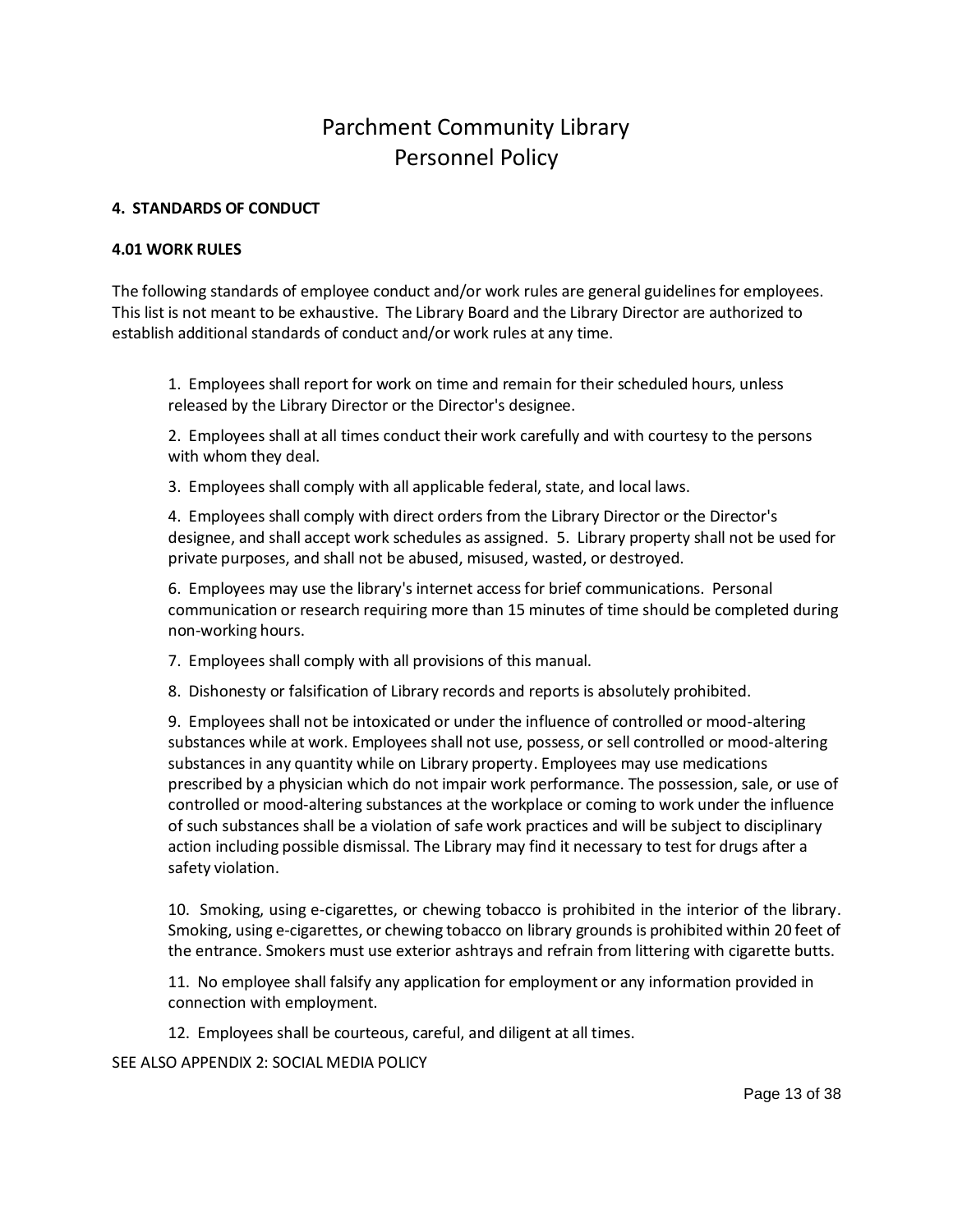### <span id="page-13-0"></span>**4.02 EMPLOYEE PROFESSIONALISM**

The library is a public institution supported by taxation, and therefore, belongs to the people. Each customer, whatever his age, sex, race, appearance, social, or intellectual status, should be given prompt, efficient, impartial, and courteous service. Employees in contact with the public should bear in mind that they are immediate representatives of the library and do much to form public opinion regarding the institution.

Each employee of the Parchment Community Library **I** will:

- protect each user's right to privacy with respect to information sought or received, and materials consulted, borrowed, or acquired.
- distinguish clearly, in their actions and statements, differences between their personal philosophy and attitudes and those of the library.
- not speak or act in ways that are detrimental to their fellow staff, the Board, or the library.
- always be alert and approachable to customers seeking assistance.
- show children the same courtesy as adults.
- report suspected abuse and/or neglect to the Library Director.

#### **4.03 SEXUAL HARRASSMENT**

Sexual harassment of any Library employee or officer is strictly prohibited.

<span id="page-13-1"></span>A. Sexual Harassment defined:

Sexual harassment is defined as an unwelcome sexual advance, request for sexual favors and other verbal or physical conduct or communication of a sexual nature when:

(1) Submission to such conduct or communication is made or implied to be a condition of employment; or

(2) Submission to such conduct or communication or refusal to acquiesce to such conduct or communication is used as a factor in the decisions affecting the individual's employment or position with the Library; or

(3) Such conduct or communication substantially interferes with the individual's employment or creates an intimidating, hostile or offensive working environment.

B. Complaint Procedure for Sexual Harassment.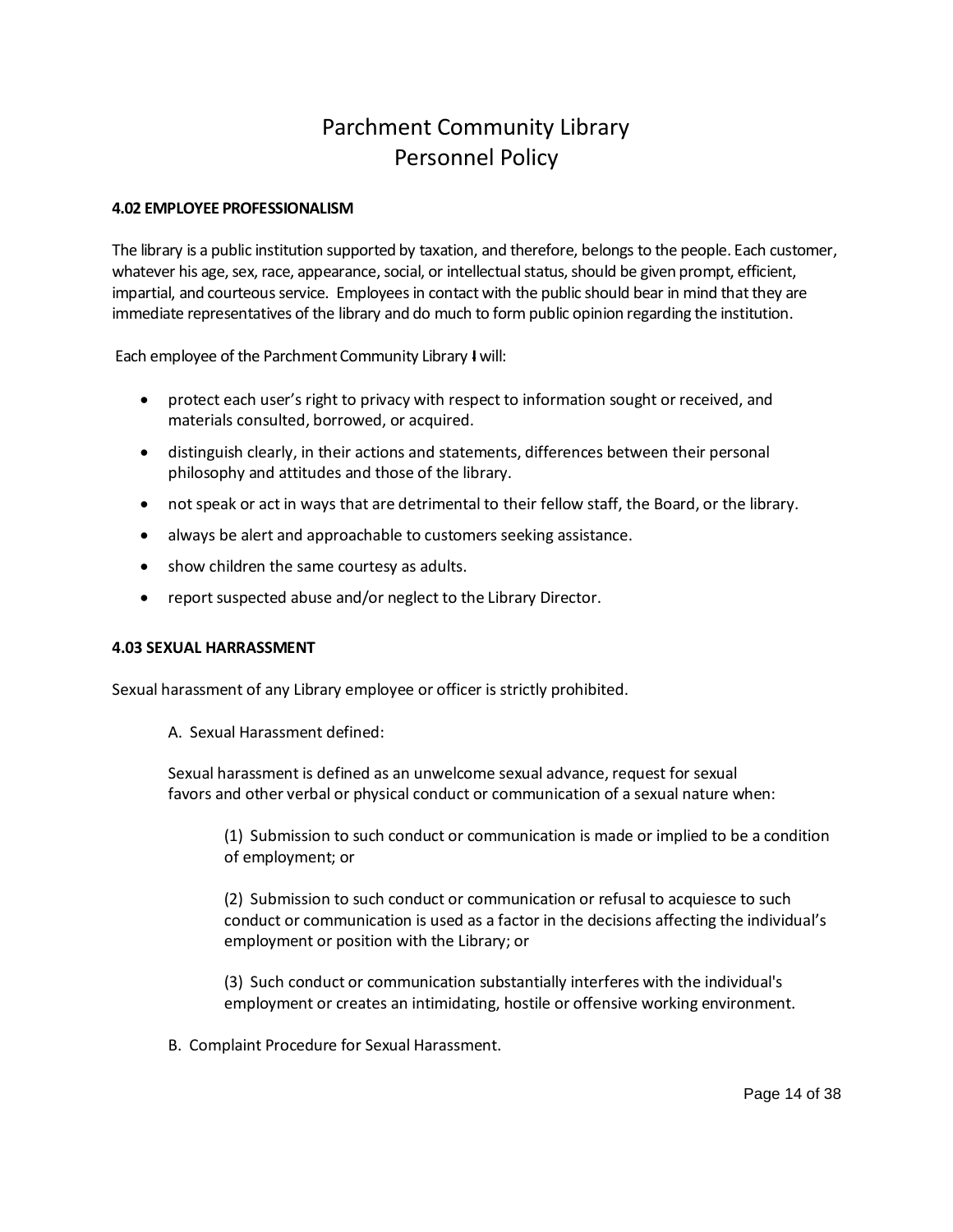(1) An employee may and should report, in writing or orally, any and all incidents of sexual harassment.

(2) Complaints should be directed to the Library Director.

(3) To the extent that the Library lawfully and reasonably can, it will attempt to keep such matters confidential.

(4) The Library Director shall promptly investigate all complaints of sexual harassment.

(5) Violation of the policy against sexual harassment shall subject the offending employee(s) to appropriate disciplinary action by the Library Director up to and including immediate discharge from employment. The decision of the Library Director shall be communicated to both the complainant and the alleged offender.

The decision of the Library director may be appealed by either of these parties to the Library Board by filing with the Secretary of the Library Board a written request for a hearing pursuant to Step 3 of the Problem Solving Procedure within the time provided therein.

<span id="page-14-0"></span>(6) If the complaint for sexual harassment concerns conduct of the Library Director, then the complaint should be directed to the President of the Library Board, who shall report the complaint to the Library Board for investigation and action in such manner as the Library Board shall deem appropriate.

## SEE ALSO APPENDIX 1: SEXUAL ABUSE AND MOLESTATION PREVENTION POLICY

## **4.04 RACIAL AND OTHER HARASSMENT**

Any employee who feels that he or she is a victim of racial harassment (or any other form of harassment or discrimination based on the employee's inclusion within a protected classification) by any supervisor, management official, other employee, customer, client, visitor, vendor, or any other person in connection with their employment, should complain to the same persons, and according to the same procedures, as is provided in the Sexual Harassment section of this policy. The Library will promptly investigate all allegations of improper harassment and will take the appropriate corrective action which is warranted. SEE ALSO APPENDIX 3: WORKPLACE BULLYING POLICY.

## <span id="page-14-1"></span>**5. ORIENTATION, PROBATION, AND EVALUATION**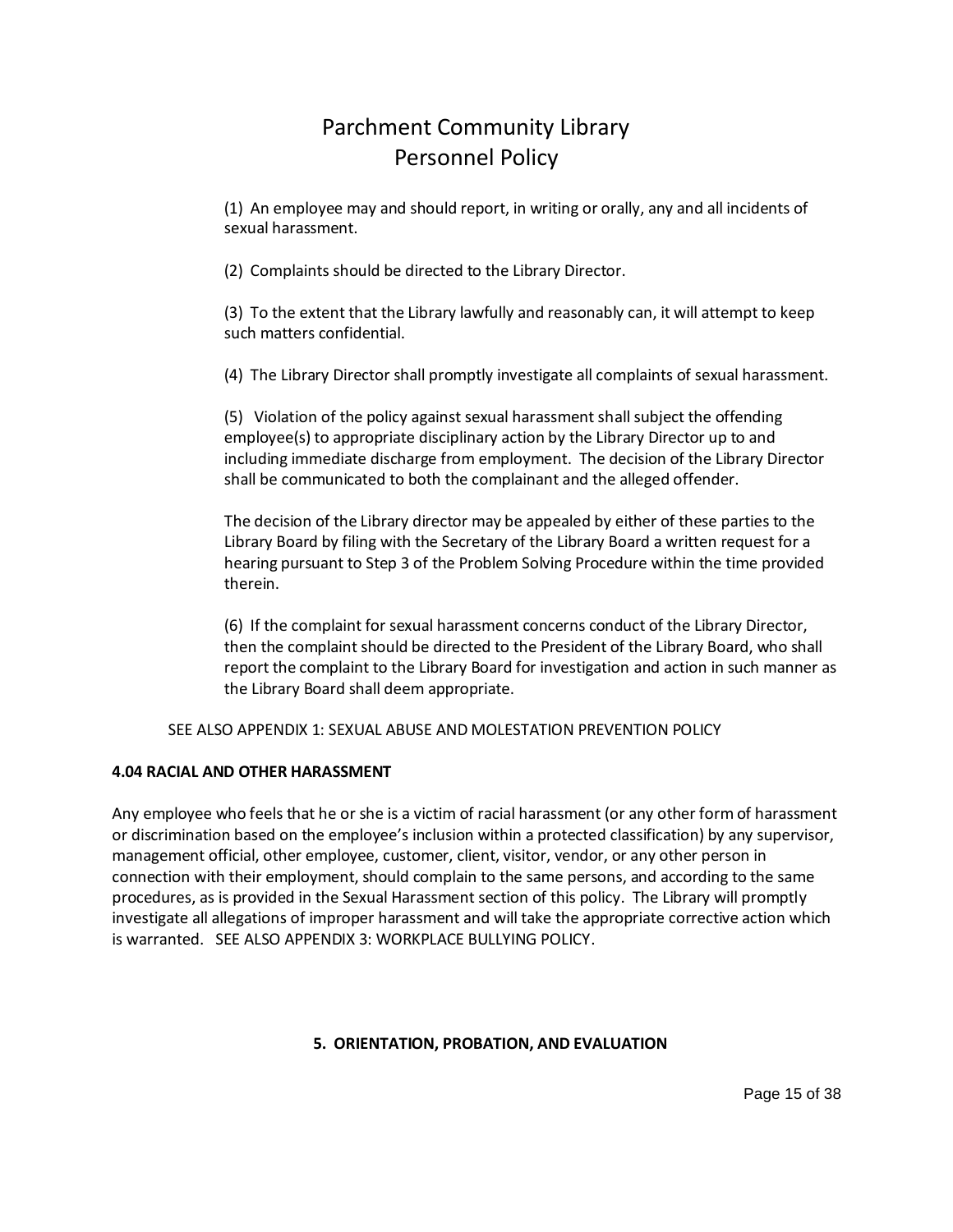## <span id="page-15-0"></span>**5.01 ORIENTATION**

The Library Director or the Director's designee will provide on-the-job orientation to a new employee during the employee's first few days of employment. This on-the-job orientation is to acquaint the employee with fellow workers, the Library and its operations, its equipment, and the employee's work area and duties. If the employee has any questions about the job, the employee should ask the supervisor.

All employees, on the first day of employment, shall complete necessary employment forms. A copy of this Manual shall be provided, and the employee shall sign a receipt (the Employee Acknowledgment Form) for same.

### <span id="page-15-1"></span>**5.02 PROBATIONARY PERIOD**

All employees shall serve a six month probationary period upon hire. This period is designed to determine whether the employee is suited to the job and capable of satisfactorily performing the work assigned. After the introductory period, the employee will be evaluated by the Library Director or the Director's designee. A satisfactory evaluation will qualify the employee as a regular employee. The initial probation period may be extended by the Library Director. When the initial probationary period is extended, notice of the same shall be provided the employee in writing.

## <span id="page-15-2"></span>**5.03 EVALUATION PROCEDURE**

New employees shall be evaluated by the Library Director by the end of the third month of employment and again prior to the end of the probationary period. All other employees will be evaluated on a yearly basis and at the end of any probationary period imposed. Evaluations shall be in writing, discussed with the employee, and placed in the employee's personnel file. A copy of the evaluation will be provided to the employee.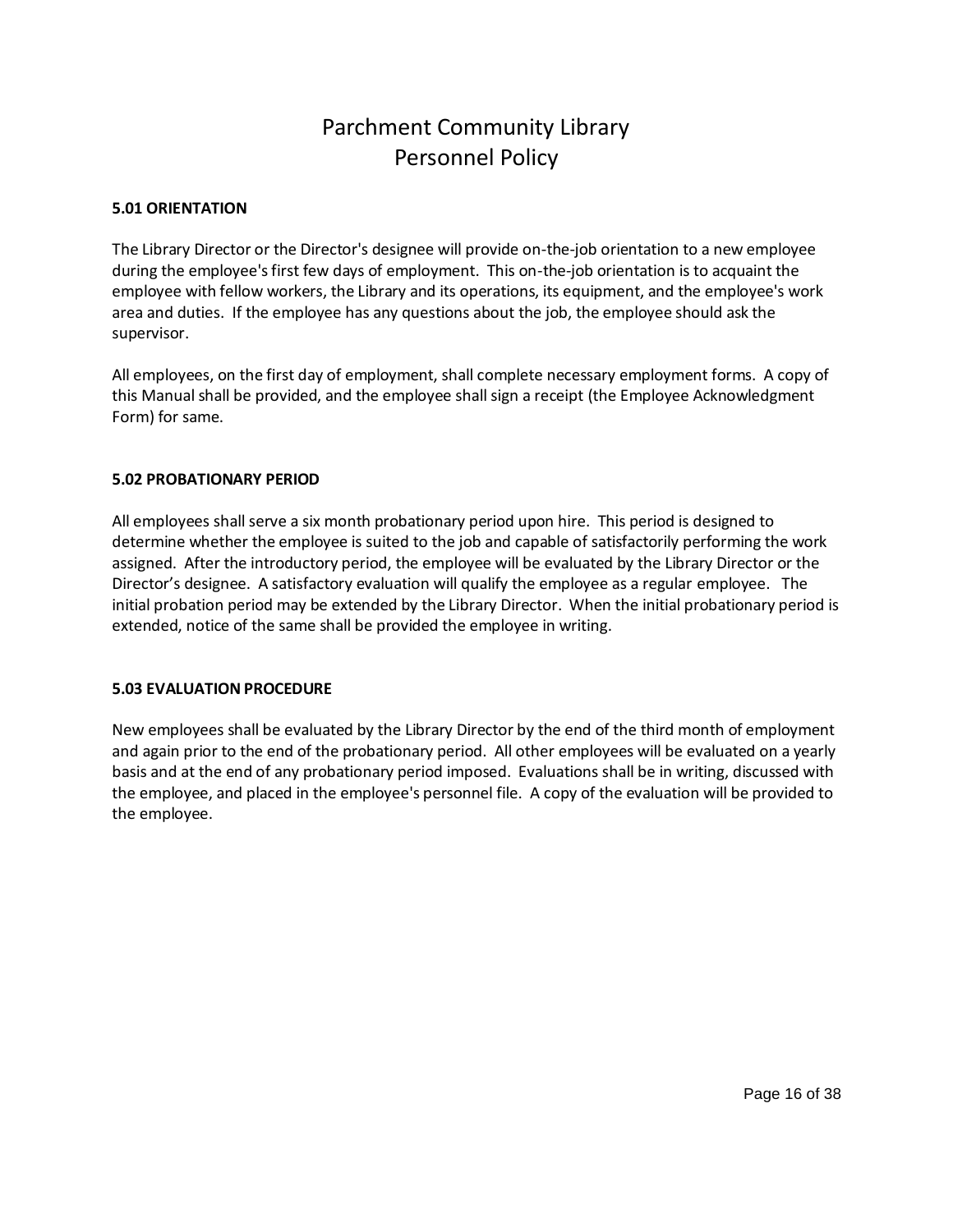## <span id="page-16-2"></span><span id="page-16-1"></span><span id="page-16-0"></span>**6. BENEFITS**

### **6.01 WORKER'S COMPENSATION**

Library employees are covered by the applicable Worker's Compensation policy to the extent required by law. An employee who is injured or becomes ill on the job must report immediately to the Library Director or the Director's designee for assistance. The Library Director or the Director's designee shall be responsible for the preparation of proper Worker's Compensation and other forms.

Payment for time off as a result of an on-the-job injury will be in accordance with the requirements of the Michigan Disability Compensation laws.

### **6.02 UNEMPLOYMENT COMPENSATION**

The Library complies with the requirements of the Michigan Unemployment Compensation Act.

All employees who are terminated may apply for unemployment compensation at the Michigan Employment Security Commission office. To be eligible, an employee must have met certain requirements set by the State of Michigan. Current information regarding eligibility for unemployment compensation is available at the nearest M.E.S.C. office.

The amount and eligibility for unemployment compensation will be determined by the M.E.S.C. office.

## <span id="page-16-3"></span>**6.03 RETIREMENT FUNDS**

Full time employees receive five percent (5%) of annual gross salary, in lieu of pension, as a fringe benefit. It is the Board's intent that this money will be used to enhance a personal retirement fund. This fringe benefit shall begin immediately upon full time employment.

#### <span id="page-16-4"></span>**6.04 MEDICAL INSURANCE**

Full time employees (30 hours/week or more) are eligible to receive paid health insurance for a single employee, with a 20% employee co-pay of the monthly premium. Full time employees who wish to purchase family insurance will pay the full premium, less the library's contribution of 80% of the single employee premium. This fringe benefit shall begin immediately upon full time employment.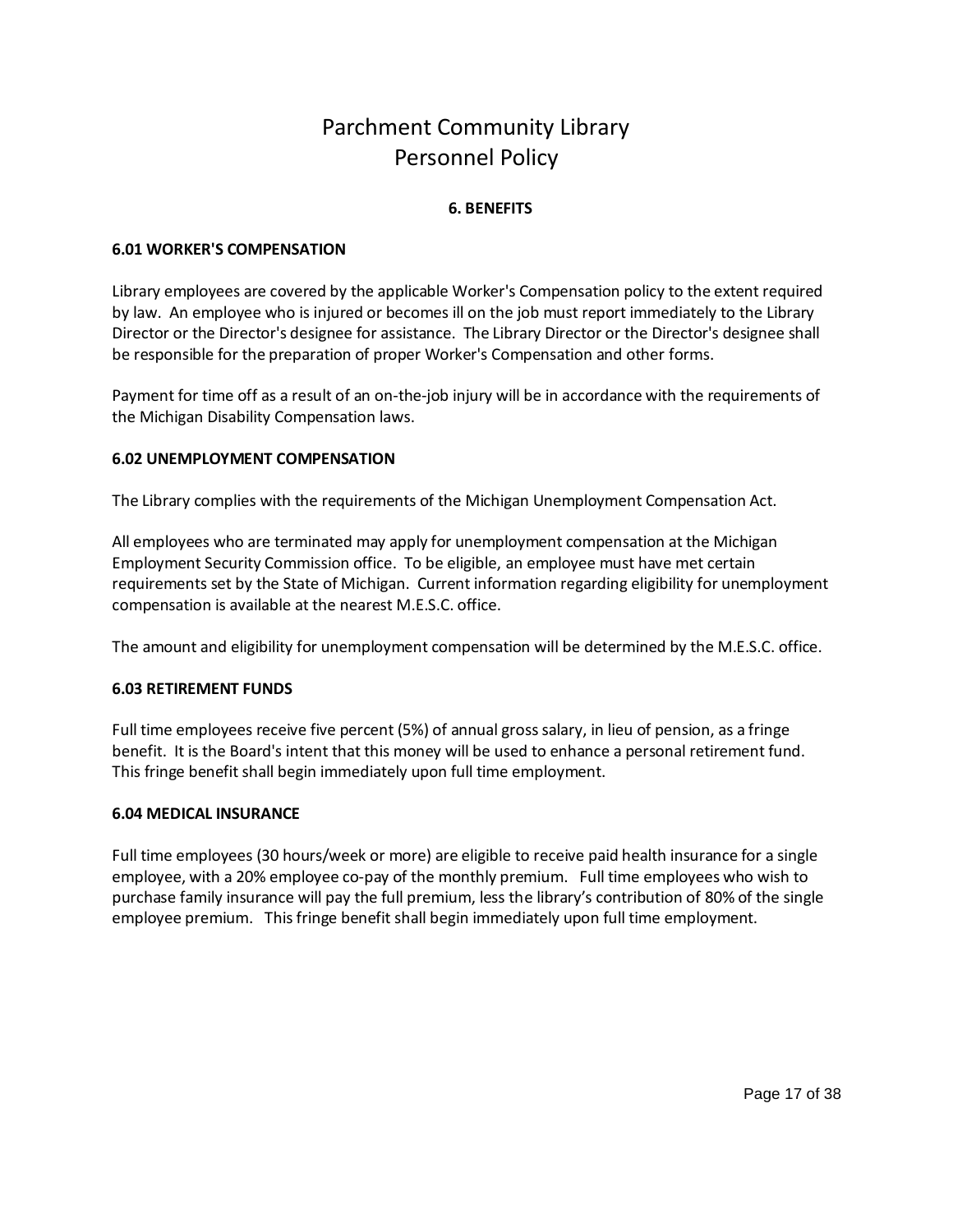## <span id="page-17-0"></span>**7. PAID LEAVE**

## <span id="page-17-1"></span>**7.01 VACATIONS**

Vacation requests for more than two (2) days must be in writing and presented to the Library Director at least thirty (30) days in advance of the requested time off. Vacation requests for two (2) or less days at a time must be submitted in writing to the Library Director at least one (1) week in advance. Vacation requests must be approved by the Library Director. Vacation time shall be granted on the basis of the employee's date of request. In the event of a conflict, the employee with the most service time shall be granted the time off provided the employee has submitted the request in writing in compliance with this provision. In circumstances where there is no conflict with the needs of the Library, and approval of a vacation request would not result in insufficient staffing, vacation requests submitted later than the times required by this paragraph may be approved by the Library Director.

In the event that approval of a vacation request would result in insufficient staffing, the Library Director may disapprove same.

Vacation pay shall be computed at the employee's regular straight time hourly rate.

Vacation time is not cumulative and must be used within the 12-month period following its accrual except as otherwise noted above. The Library Director may, at her/his discretion, permit the employee to carry over vacation time if such carry over benefits the Library.

Vacation time is granted on the following schedule:

Employees who regularly work 25 or more hours per week are eligible for paid vacation as follows:

- 2 weeks after 1 year of continuous service
- 3 weeks after 5 years of continuous service
- <span id="page-17-2"></span>4 weeks after 10 years of continuous service

### **7.02 SICK LEAVE**

All employees who regularly work 25 or more hours per week are eligible to receive one day of sick leave per month. Sick leave is prorated based on the normal assigned hours for the month. For example, a twenty hour per week employee receives four hours of sick leave per month.

Sick leave time shall be accumulative, up to 240 hours.

Sick leave shall be paid at the employee's regular straight time hourly rate of pay. Sick leave shall be paid in the pay period in which the illness occurs.

Sick leave may not be used for vacations. The employee may use sick leave for personal illness, illness in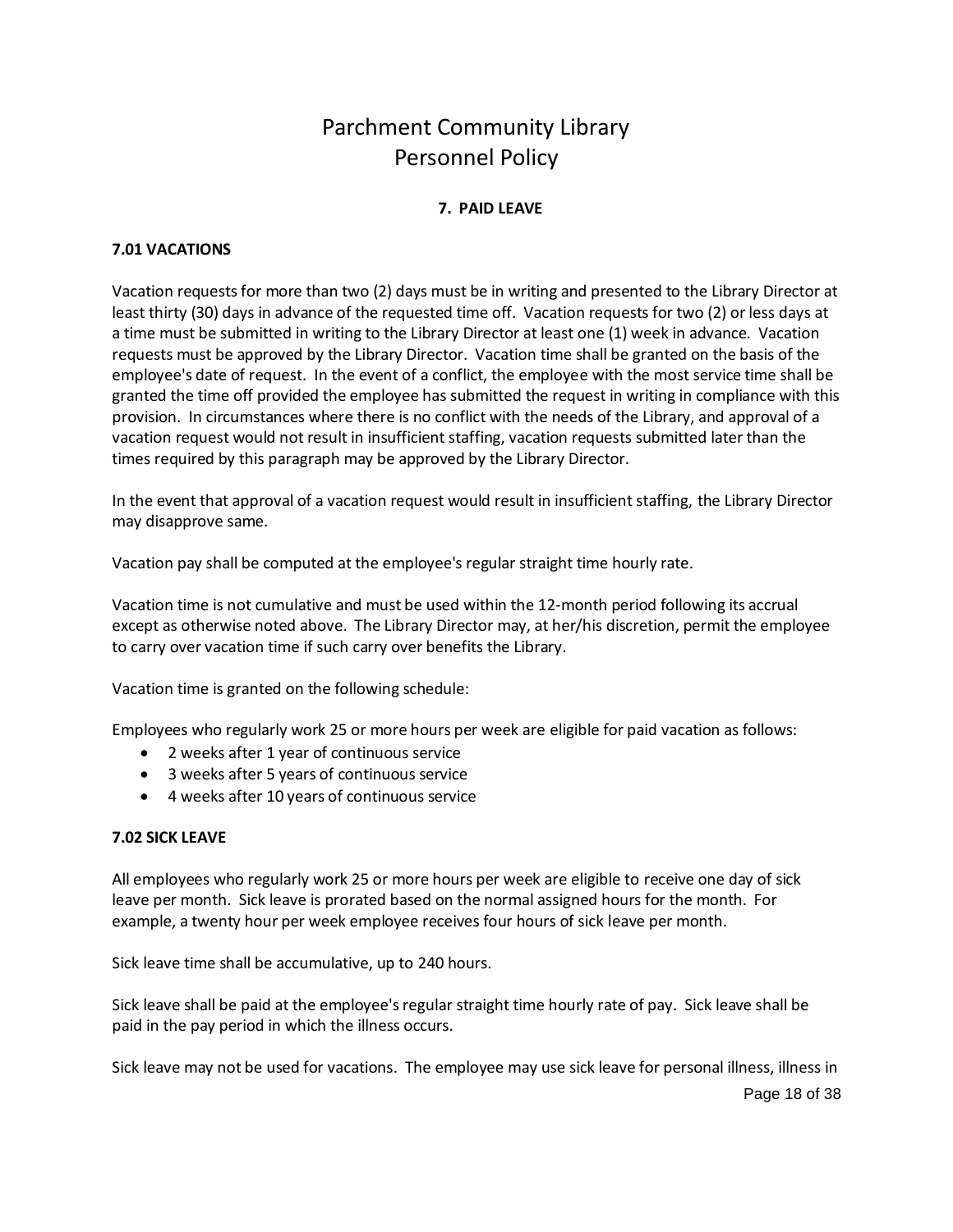the immediate family (spouse or children living at home) or medical and dental appointments. Part time staff are encouraged to schedule medical and dental appointments outside their scheduled hours whenever possible.

Sick leave must be approved by the Library Director. Employees may be required to produce a physician's statement or other adequate proof of illness to receive sick leave pay. Employees may, upon an absence of five (5) days or more, be required to show a physician's statement verifying the employee's ability to return to work and perform the employee's job.

## <span id="page-18-0"></span>**7.03 HOLIDAYS**

All employees who regularly work 25 hours or more per week will receive pay for the hours they are normally scheduled to work when those scheduled hours fall on a holiday approved by the Library Board.

The holidays already approved are: New Year's Day, the Saturday preceding Memorial Day, Memorial Day, Independence Day, the Saturday preceding Labor Day, Labor Day, the day before Thanksgiving (beginning at 5:00 pm) Thanksgiving Day, the day after Thanksgiving Day, Christmas Eve, Christmas Day, the day after Christmas, and New Year's Eve (beginning at 2:00 pm).

In addition, the Library Board may declare any other day an official holiday.

See Also: Library Closing Policy

## <span id="page-18-1"></span>**7.04 JURY DUTY**

Any employee who is required to be absent from work because of jury duty will be paid the difference between the amount of compensation received from such duty and the amount of a wage she or he would have earned for her or his scheduled hours. The Library Director may require satisfactory evidence of jury service and the amount of compensation required.

### **7.05 FUNERALS**

In the event of a death in the employee's immediate family, the following will be allowed:

<span id="page-18-2"></span>5 days absent: spouse, children, and step-children

3 days absent: mother, father, mother-in-law, father-in-law, step-mother, step-father, brother, sister, grandparents, grandchildren, sons-in-law, daughters-in-law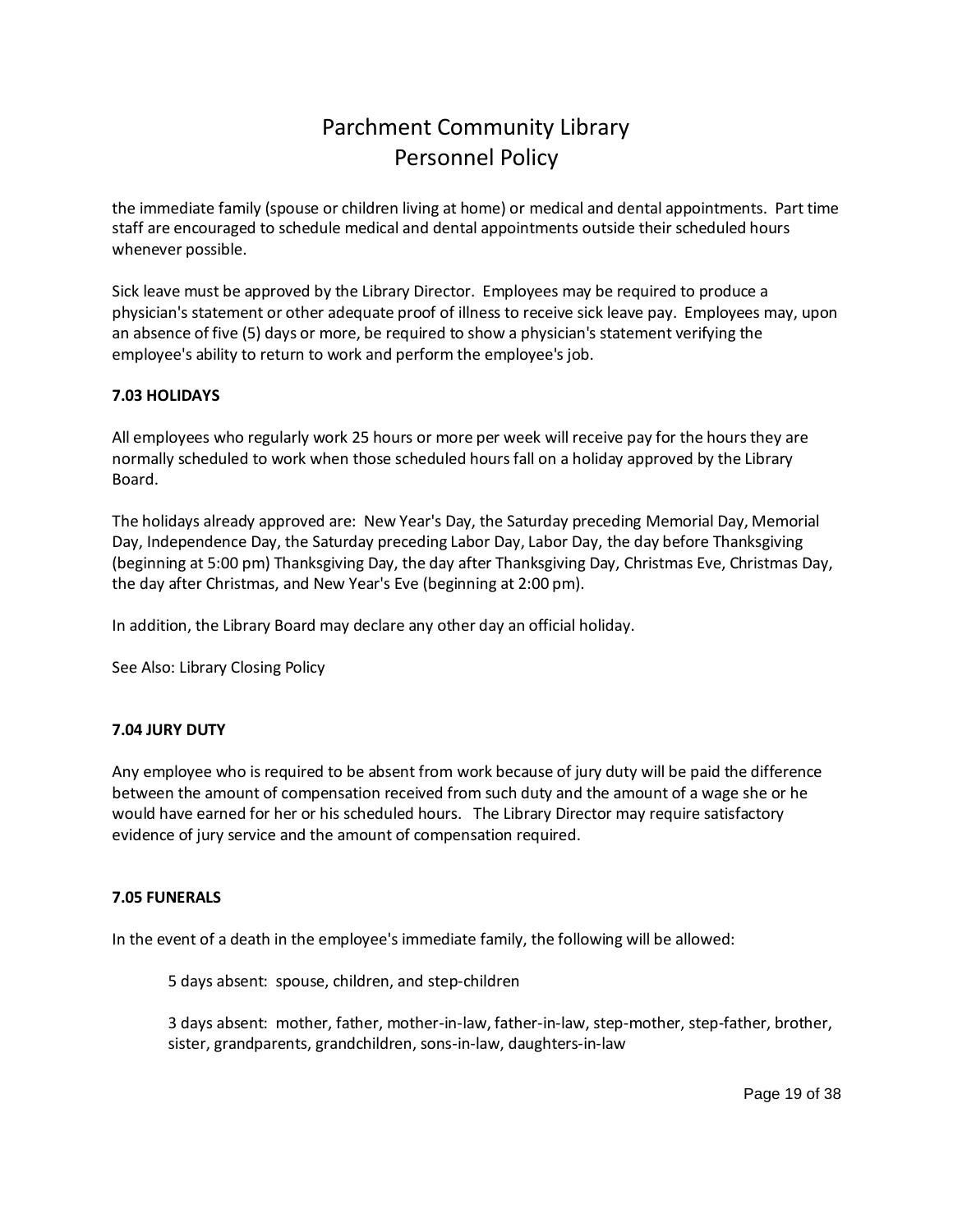If an employee loses time for work during a funeral period, she or he will be paid at the regular pay rate. The purpose of this leave is to attend the funeral and the Library Director may require satisfactory evidence of such attendance.

## <span id="page-19-0"></span>**7.06 STAFF APPRECIATION DAY / IN-SERVICE**

Once a year, all staff and volunteers are invited to a Staff Appreciation Day or an in-service event.\* The library is closed for the day. The event may include a visit to another library or an in-service program and lunch.

Staff who attend Staff Appreciation Day will be paid the average amount of hours they work per day in a typical week (Total Hours per Week / 5), rounded up to the nearest half hour.

- Example 1: One who works 24 total hours in a week will be paid for 5 hours on Staff Appreciation Day  $(24/5 = 4.8,$  rounded up to 5).
- Example 2: One who works 22 total hours in a week will be paid for 4.5 hours ( $22/5 = 4.4$ , rounded up to 4.5)

The amount of hours actually spent at the Staff Appreciation Day event is not considered in calculating wages for the day.

Staff who do not attend Staff Appreciation Day may take the day as unpaid, or must take paid vacation or sick leave. The amount of leave taken is the average amount of hours they work per day in a typical week (Total Hours per Week / 5), rounded up to the nearest half hour. (See above for examples) If insufficient paid leave is available to cover the hours for Staff Appreciation Day, the hours not covered will be unpaid.

Staff who drive their own vehicles to event sites (other than the library) may apply for mileage reimbursement at the current IRS rate, using the Request for Reimbursement form.

Volunteers will not be paid to attend Staff Appreciation Day.

\*Staff Appreciation Day is not necessarily an annual event; it is dependent on sufficient funds and whether or not the library can be closed without undue disruption of service.

\*\*The Friends of the Library should be asked two months prior to the event if they wish to pay for the cost of the lunch. Library funds may not be used to pay for the lunch.

## **7.07 EMERGENCY CLOSURE**

Should the library be closed due to inclement weather, power outage, or other emergency, staff scheduled to work the hours the library is closed will be paid at their normal rate.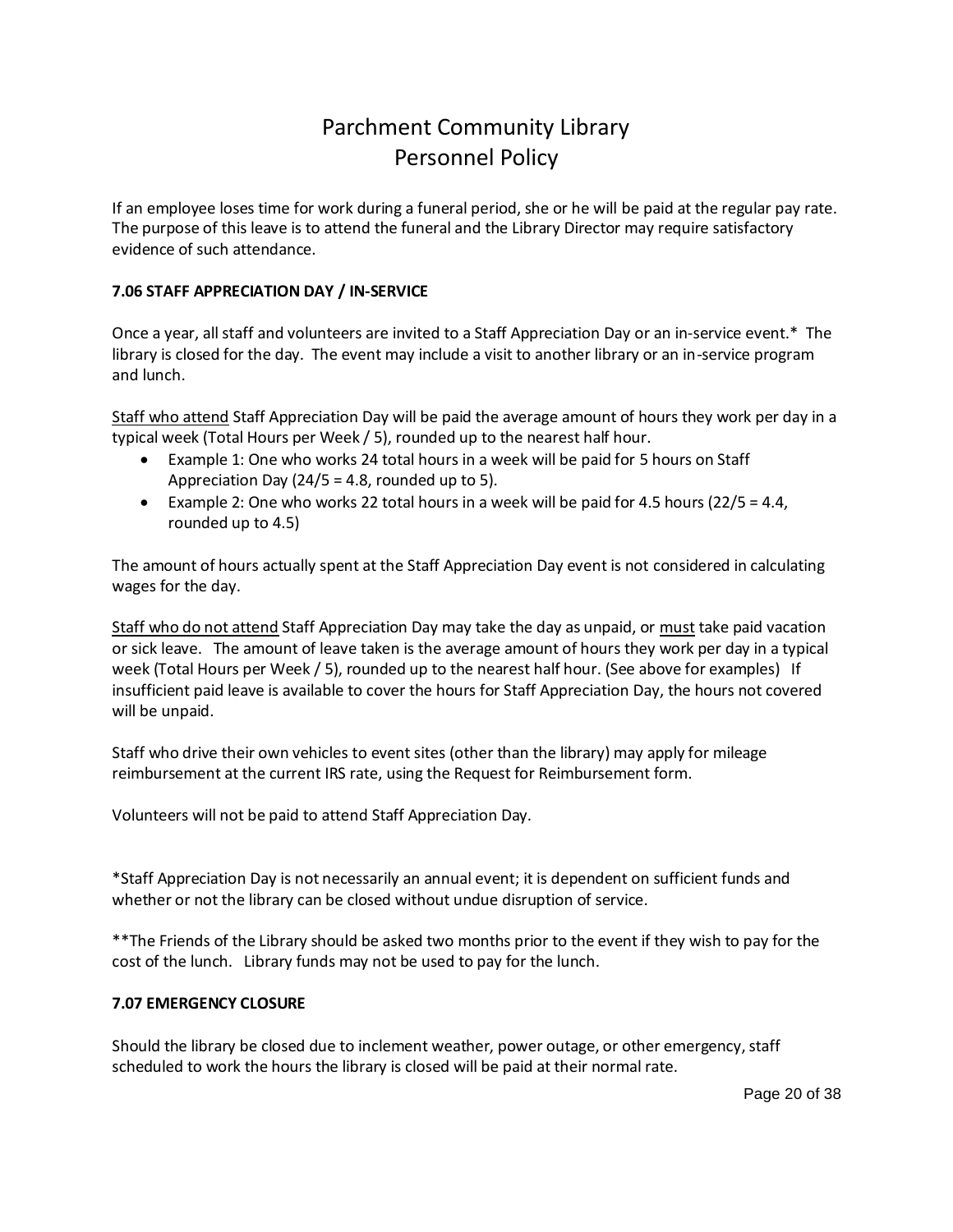If the closure extends beyond the scheduled work week, staff will be paid the average amount of hours they normally work in a typical week, at their normal rate. The Director has authority to furlough staff or require them to work reduced hours.

Staff who receive paid leave will not be required to use such leave during an emergency closure.

### <span id="page-20-0"></span>**8. UNPAID LEAVE**

### **8.01 UNPAID MEDICAL LEAVE**

If an employee exhausts sick leave, the employee may be granted an unpaid medical leave of absence for a maximum of six (6) months if the following is shown to the satisfaction of the Library Board:

<span id="page-20-1"></span>a. The employee's physician submits a written recommendation that a medical leave be granted, specifying the time at which the employee is expected to be able to return to work.

b. The employee's position can be kept open or temporarily filled without material adverse impact upon Library operations.

Medical leaves may be extended upon approval of the Library Board for thirty (30) additional days upon receipt of an additional written recommendation of the employee's physician if the Library Board is satisfied that additional medical leave is in the best interest of the Library.

Employees on medical leave must provide the Library with a statement from their physician stating that the employee is physically able to return to work and perform the employee's job.

The Library cannot guarantee that an employee will be reinstated to the employee's former position if a medical leave exceeds six (6) months. In the event that an employee suffers from a disability, the Library will comply with the requirements of law.

#### <span id="page-20-2"></span>**8.02 THE FAMILY MEDICAL LEAVE ACT (FMLA)**

The Family Medical Leave Act states that eligible employees may take up to 12 weeks of unpaid leave due to a serious health condition (SHC), to care for an ill spouse, parent, or child, for the birth of a son or daughter (and to care for the newborn child), or to adopt (or foster) a child. To be eligible for FMLA leave, an employee must meet all three of the following requirements: 1) worked at the library for at least 12 months; 2) worked at least 1,250 hours during the 12 months prior to the start of the FMLA leave; and 3) work for an agency with at least 50 employees.

**Until the library employs 50 or more employees, none of our employees are eligible for unpaid leave under the Family Medical Leave Act.** More information about the Family Medical Leave Act may be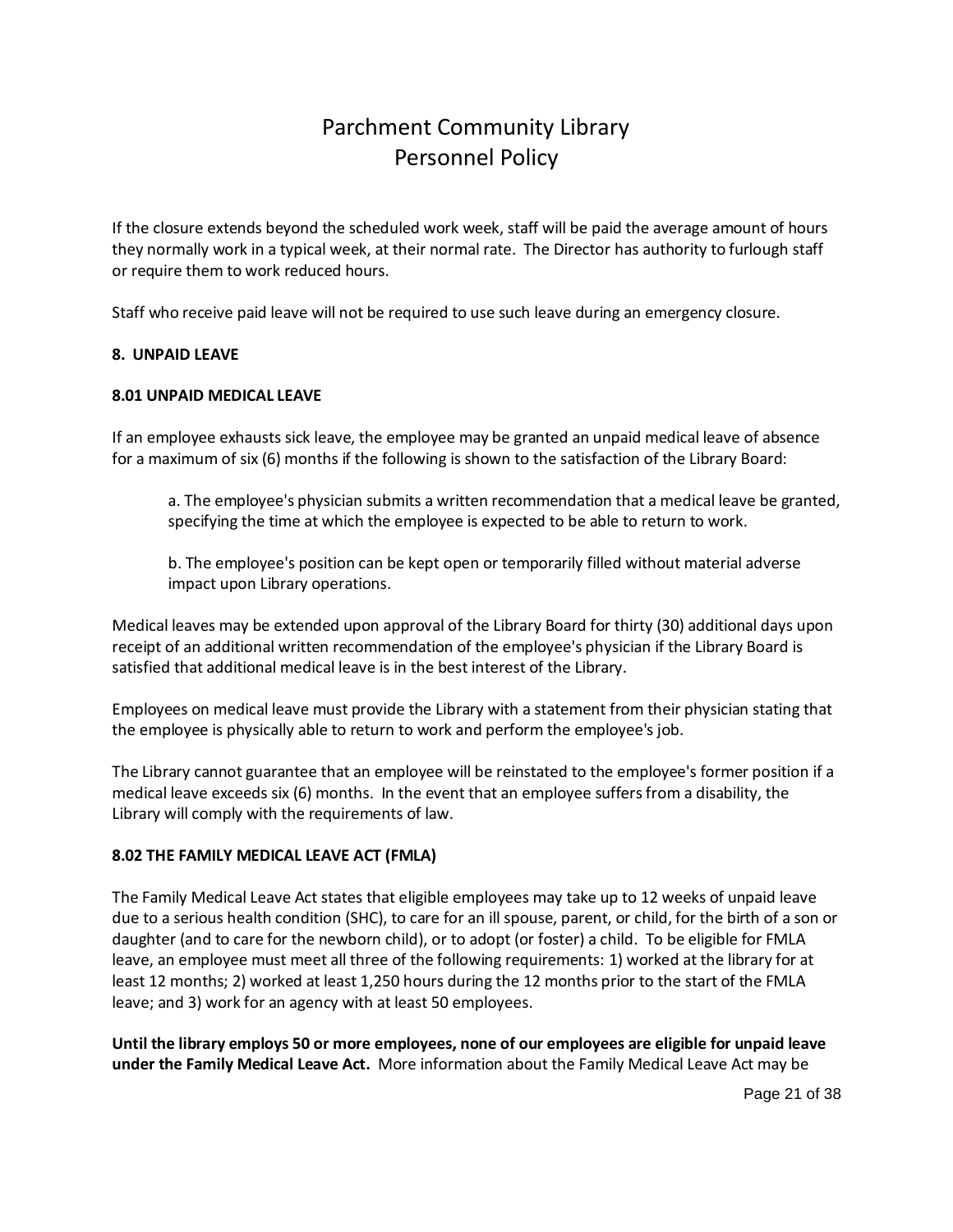found at http://www.dol.gov/esa/whd/fmla/.

The library will comply with temporary changes in the Family Medical Leave Act, such as the Emergency Family Leave Expansion Act of 2020, which applies to all employers with 500 or fewer employees.

### <span id="page-21-0"></span>**8.03 FAMILY ILLNESS**

Leaves of absence without pay may be granted for reasonable periods of time up to 60 days for physical or mental illness in the employee's immediate family, provided the employees absence from work is necessary to care for the family member who is ill or to arrange for suitable care for such family member.

For the purpose of this section, immediate family shall include spouse, children, or employee's parents.

Unpaid leave to care for an ill spouse, parent or child may instead be taken under the Family Medical Leave Act by eligible employees. (See 8.02 for more information)

### <span id="page-21-1"></span>**8.04 LEAVE OF ABSENCE**

If it is necessary for an employee to be absent for more than one day, the Library Board may grant a leave of absence without pay not to exceed two weeks duration. In order for the Board to act on the request, it must be submitted in writing to the Board at the closest meeting prior to the leave of absence. In case of an absence of one day or less, the Director may grant the unpaid leave of absence. In case of emergency, the Executive Board shall have the power to grant such leave. Leaves of absence may be extended by the Library Board for reasons acceptable to the Board. Extensions shall be decided on an individual basis.

#### <span id="page-21-2"></span>**8.05 MATERNITY LEAVE**

Maternity leaves for childbirth or adoption shall be treated the same as any other temporary disability and/or medical leave. Maternity leave may instead be taken under the Family Medical Leave Act by eligible employees.

#### <span id="page-21-3"></span>**8.06 MILITARY LEAVE**

An employee who is required to participate in annual military training programs or who is called up during short-term civil or national emergencies, or who leaves work to serve in the military, will receive unpaid time off from work, as provided by federal law. Upon receiving your orders, you must immediately notify and make arrangements with your supervisor. The Library abides by all regulations and laws regarding the employment rights of those serving in the armed forces, as well as those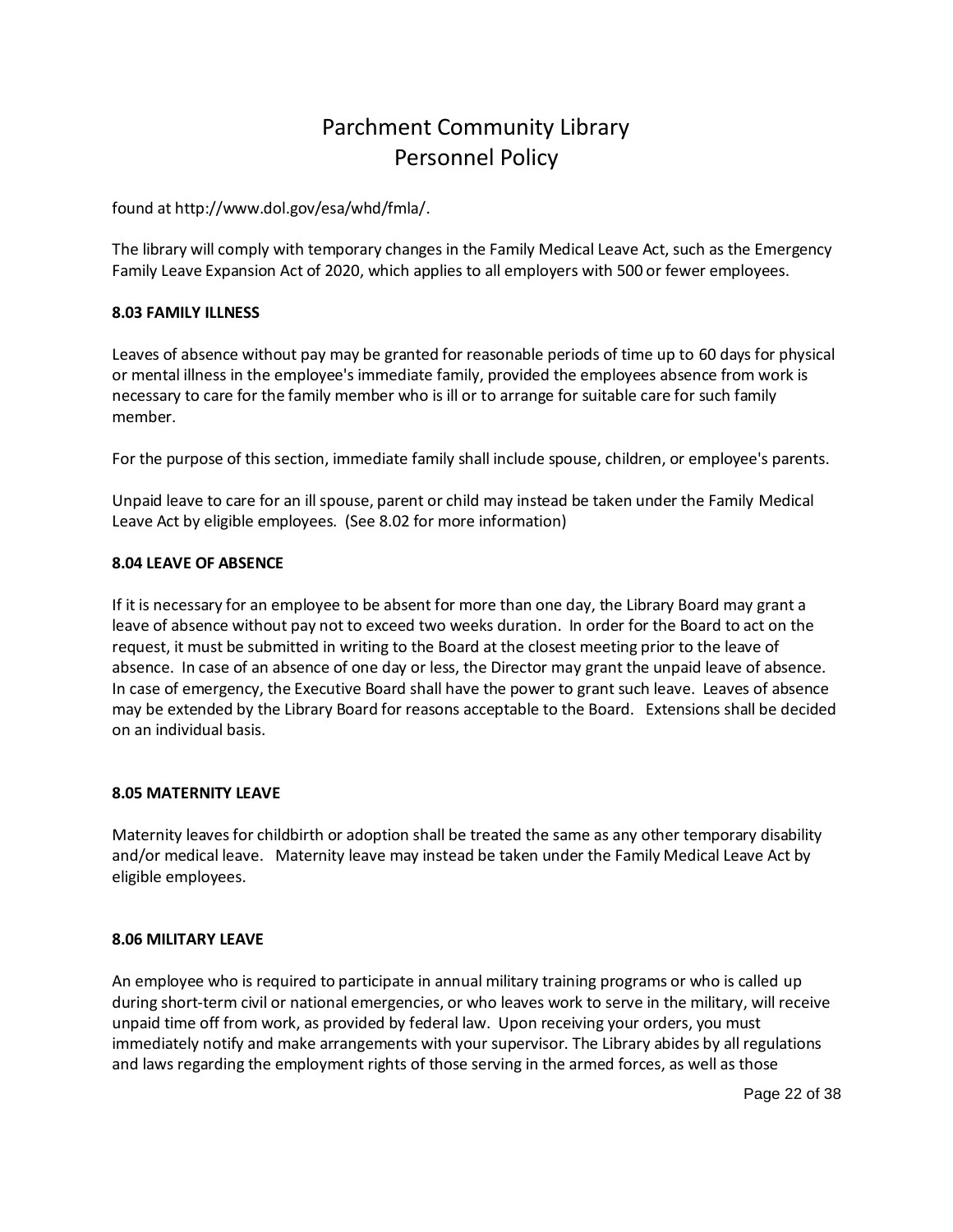returning from military service.

## <span id="page-22-1"></span><span id="page-22-0"></span>**9. EMPLOYEE PRIVILEGES**

### **9.01 BORROWING PRIVILEGES**

All circulating materials are available to staff and must be checked out when removed from the shelves. Employees and family members for which the employee is financially responsible and is living with in the same household are expected to return materials on time. Staff and family members will receive overdue notices and replacement bills on the regular notice schedule. Staff and family member accounts will not be submitted to the collection agency.

#### <span id="page-22-2"></span>**9.02 USE OF LIBRARY EQUIPMENT**

Employees are allowed to use library equipment for personal use on their own time, if it does not interfere with regular library business. Employees removing equipment from library property must have prior approval from the Director.

#### <span id="page-22-3"></span>**9.03 PRIZE ELIGIBILITY**

Employees are ineligible for any random prize drawing as a part of a library program or a Friends of the Library program. Family members living in the same household as employees are ineligible for prizes valued at \$10.00 or more as a part of a library program or a Friends of the Library program; however, they are eligible for random prize drawings with prizes valued at less than \$10.00.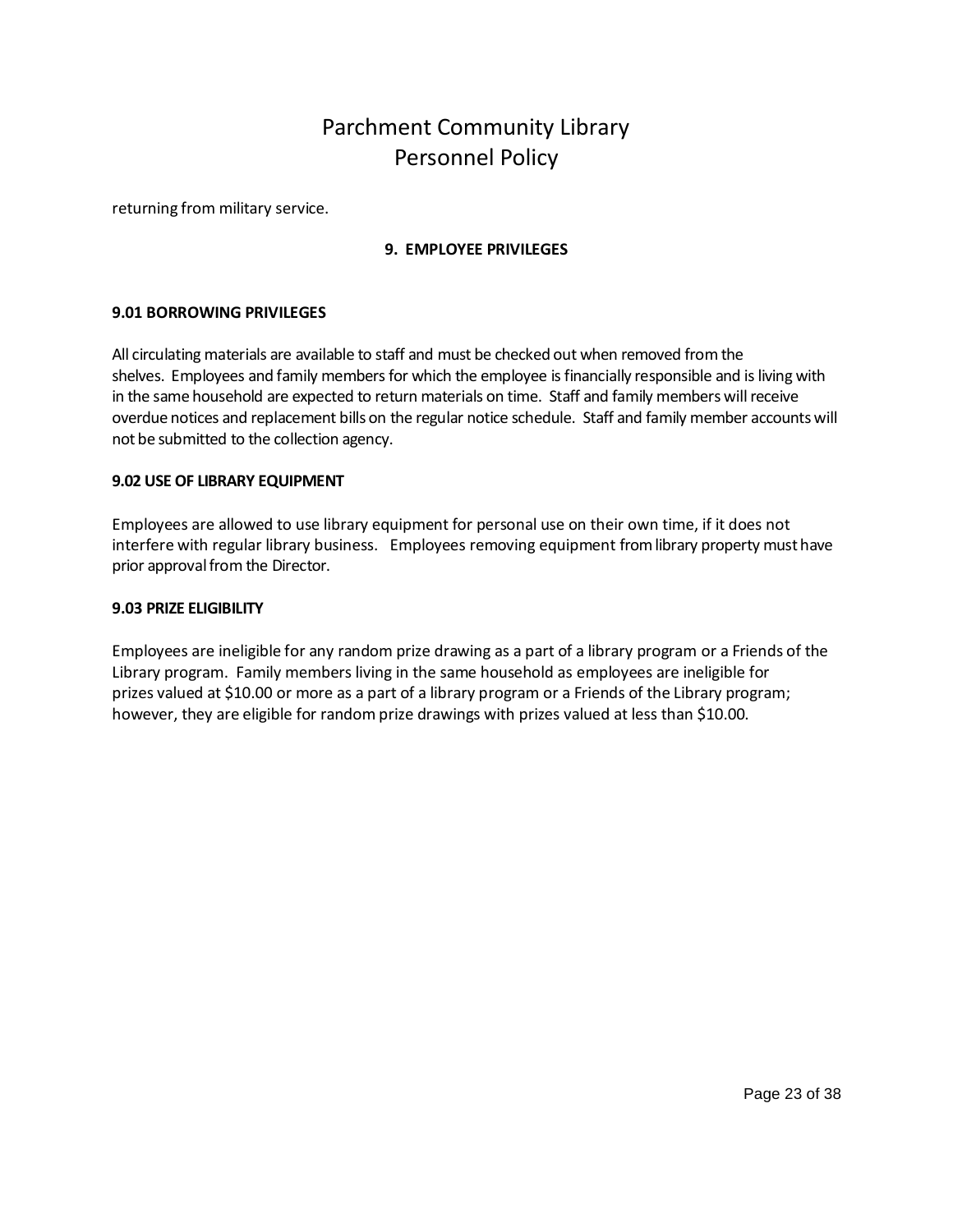## <span id="page-23-0"></span>**10. STAFF DEVELOPMENT**

### <span id="page-23-1"></span>**10.01 DUES**

Dues for one professional organization membership for the Library Director, and dues for an institutional membership to the Michigan Library Association and the Midwest Collaborative for Library Services will be paid from library funds.

### <span id="page-23-2"></span>**10.02 WORKSHOP FEES**

The Library Board encourages and will fund participation in workshops and seminars providing approval to attend has been given by the Director.

### <span id="page-23-3"></span>**10.03 MILEAGE REIMBURSEMENT**

Mileage will be reimbursed for employees to travel to and from meetings, workshops and seminars providing approval to attend has been given by the Director. Mileage shall be reimbursed at the standard mileage rate as determined by the IRS.

## <span id="page-23-4"></span>**10.04 MEALS AND PARKING REIMBURSEMENT**

To receive compensation for expenses incurred for meetings, employees must submit a Request for Reimbursement form with attached receipts to the Library Director no later than 5 business days after each meeting.

#### <span id="page-23-5"></span>**10.05 WORKSHOP ATTENDANCE**

Employees will be paid at their regular pay rate for time spent traveling to and attending workshops, not to exceed 10 hours per day.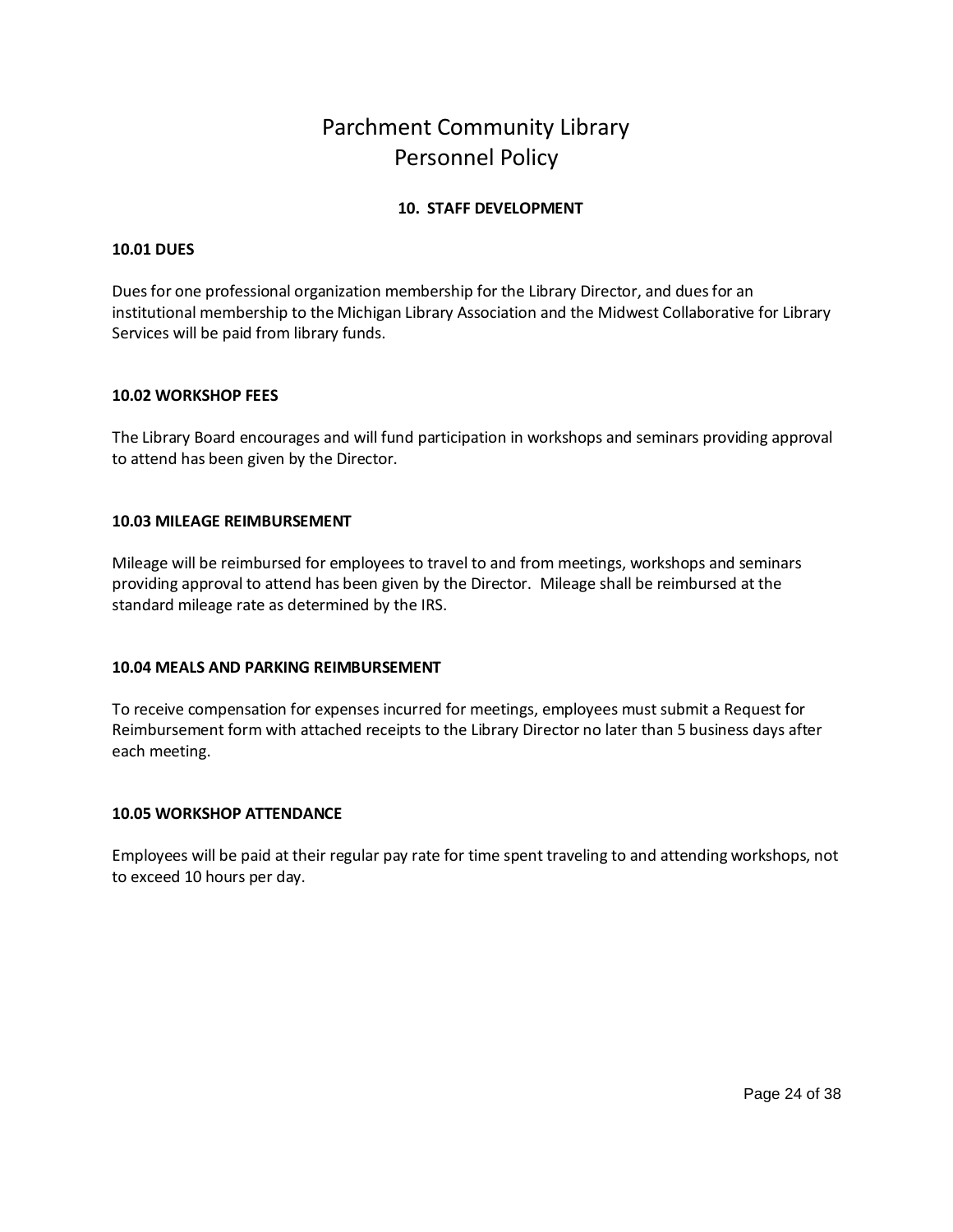## <span id="page-24-1"></span><span id="page-24-0"></span>**11. DISCIPLINE**

### **11.01 GENERAL GUIDELINES**

Nothing in this manual shall require the Library to impose discipline in any particular order. The listing of classifications of disciplinary action in this manual is intended to advise employees of the ramifications of the various sorts of disciplinary action. This manual does not in any way restrict the Library's right to terminate employment at will whether under this Policy or outside it. The Library's decision of whether the employee has committed a violation of the standards of conduct or work rules established under this manual or has engaged in other conduct unacceptable to the Library, and the Library's decision upon the discipline imposed, is final and not subject to review or appeal outside the Library except as otherwise required by law.

Employees are subject to discipline for violation of any standard of conduct or work rule of the Library. In addition, employees are subject to discipline for failure to comply with any provision of this manual, or for any other reason deemed appropriate by the Library Director and/or Library Board. A record of such discipline imposed by the Library Director shall be maintained as part of the employee's personnel record.

Generally, discipline less than suspension or discharge will be imposed for minor offenses. Minor offenses are defined as those violations of the standards of employee conduct and/or work rules, or violations of provisions of this manual, which are unacceptable if repeated, but which do not warrant suspension or discharge for the first offense.

Where serious offenses occur, suspension or immediate termination may be imposed. Serious offenses are defined as those willful, deliberate, or repeated violations of standards of employee conduct and/or work rules, or violations of provisions of this manual, of such a nature that it is determined that continued employment of the employee is not in keeping with the best interests of the Library.

In addition to discipline for violation of standards for employee conduct and/or work rules, or violation of provisions of this manual, employees may be terminated at any time for unacceptable job performance, unsatisfactory work practices, inability to work effectively with the Library Director or coworkers, or any other reason deemed valid by the Library Director and/or the Library Board.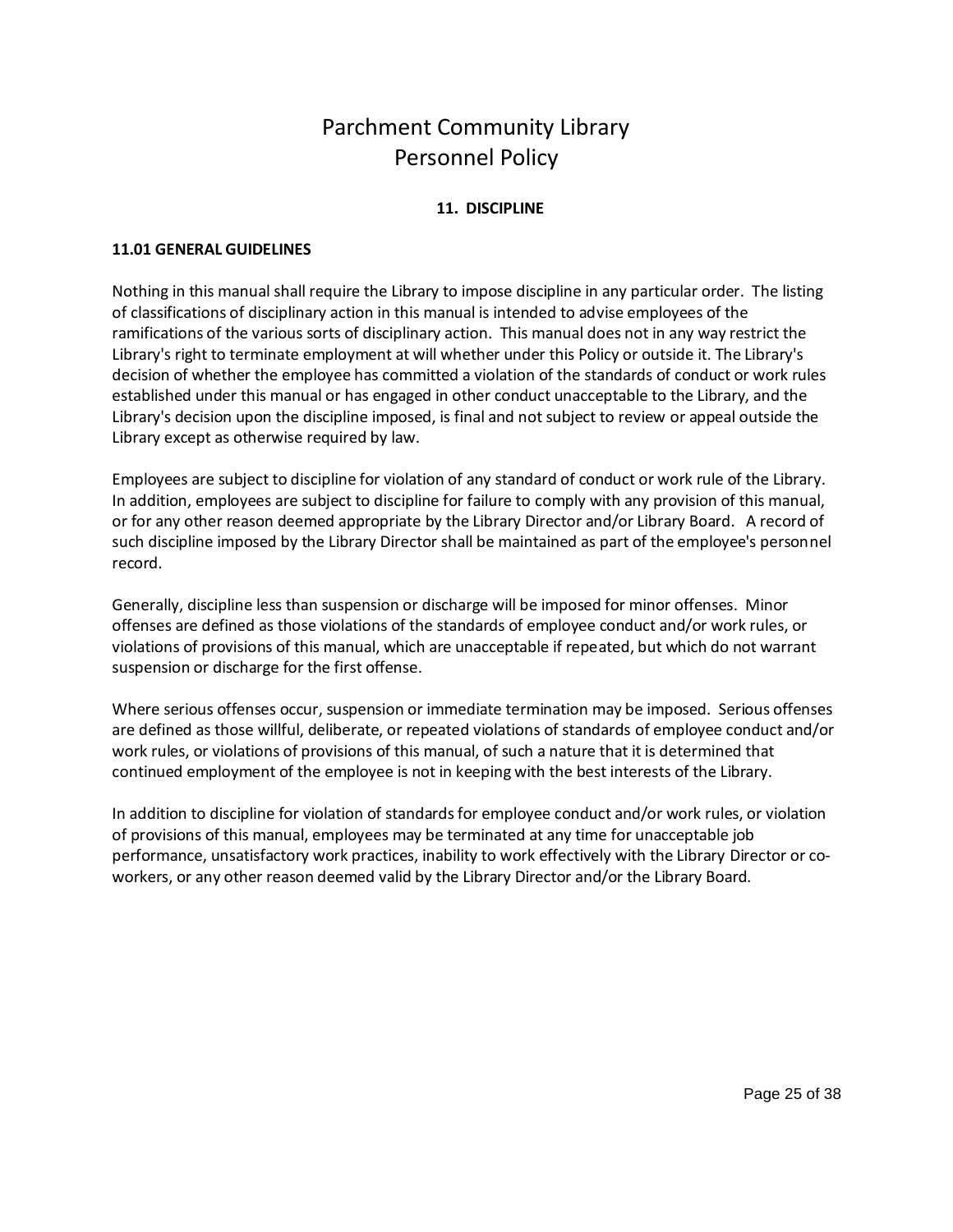### **11.02 FORMS OF DISCIPLINE**

Discipline may take any of the following forms:

- <span id="page-25-0"></span>1. **Employee Counseling or Oral Reprimand**: Employee is counseled by the Library Director or the employee's immediate supervisor concerning proper conduct.
- 2. **Written Reprimand**: Employee receives a written notice from the Library Director specifying minor offense or nature of unsatisfactory performance.
- 3. **Final Written Warning**: In certain situations, the employee may be given a written notice specifying that if there is further misconduct and/or the employee does not remedy deficiencies in job performance, the employee is subject to discharge. The final written warning will be given in situations where it is determined that notwithstanding the employee's misconduct and/or unsatisfactory job performance, it is in the interest of the Library to provide to the employee one last chance to remedy the deficiencies.
- 4. **Suspension**: Employee receives a written notice of suspension following serious misconduct, repeated minor offenses, or continued unsatisfactory job performance. The period of time off without pay is specified in the notice of suspension.
- 5. **Discharge**: Employee is discharged for a serious offense or for an accumulation of minor offenses, or for failure to satisfactorily respond to a final written warning, or for failure to satisfactorily perform duties, or any other lawful reason deemed appropriate by the Library Director and/or Library Board.

## <span id="page-25-1"></span>**11.03 PROBLEM SOLVING PROCEDURE**

This procedure applies to every situation in which an employee wishes to contest any form of discipline imposed against the employee, and also applies to every other problem or controversy which an employee may have in connection with employment by the Library. However, employees serving their initial probationary period, whether or not it has been extended, may not appeal or contest a suspension or discharge action.

Failure of an employee to follow the problem-solving procedure set forth herein in the time and manner provided shall constitute a waiver of any challenge to the discipline imposed.

When an employee is suspended or discharged, the employee may submit a written request for a hearing directly to STEP 3 of the problem solving procedure within the time provided therein.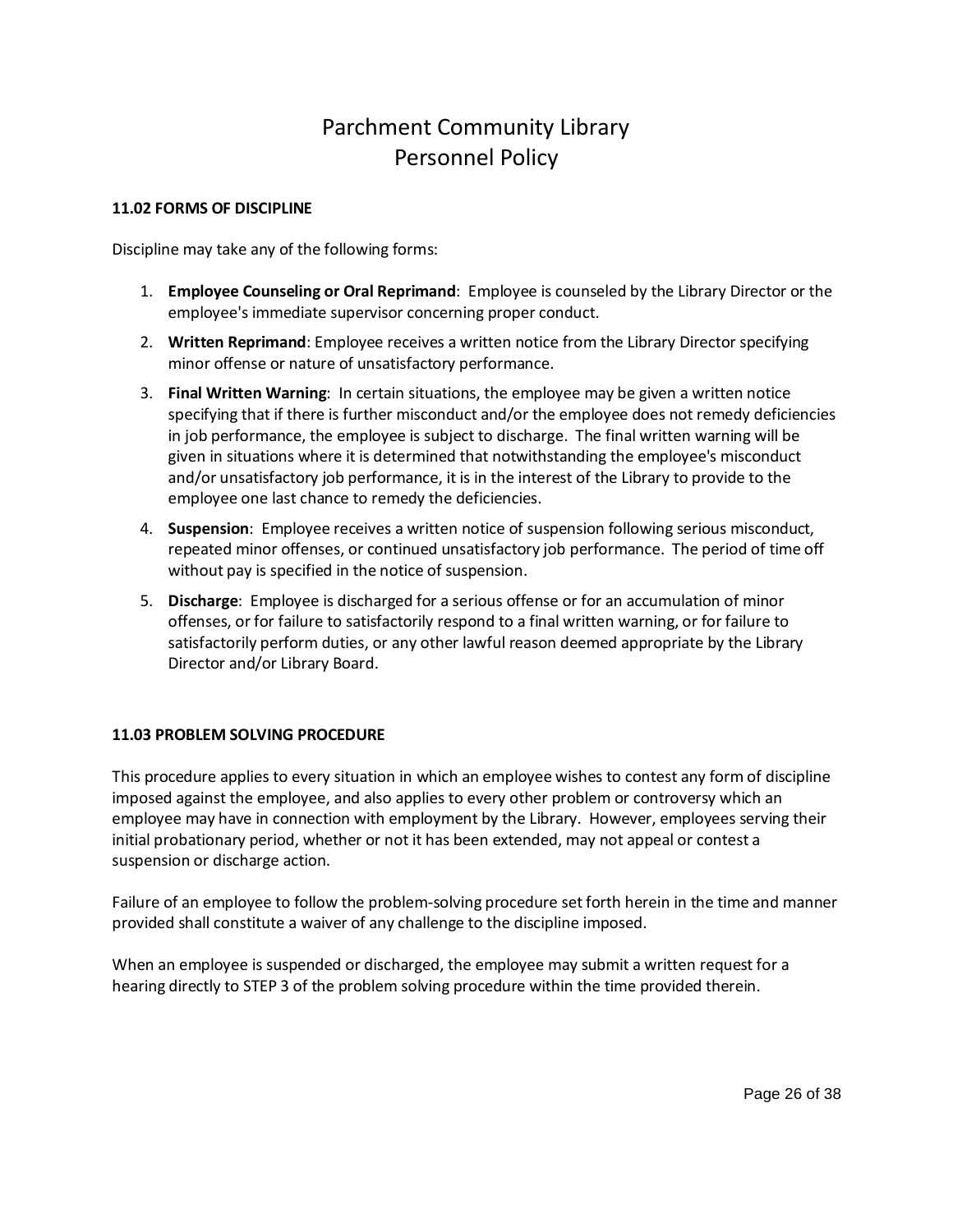### STEP 1: Verbal Procedure.

An employee with a complaint and/or problem shall, within five (5) working days of the occasion giving rise to the problem, discuss the matter with the Library Director. The Library Director is not required to make any written record of such discussions, but may do so if the Library Director determines, in her or his discretion, that a written record is appropriate.

### STEP 2: Written Procedure.

If the employee feels that the problem has not been resolved, the employee shall reduce the problem to writing with all the facts and reasons why the Library Director's response was not satisfactory, and present the writing to the Library Director within three (3) working days of the verbal discussion. The Library Director shall have five (5) working days in which to give a written response.

### STEP 3: Hearing.

If the problem is still unresolved, the employee may request in writing a hearing before the Library Board, by filing a request for a hearing with the Secretary of the Library Board within five (5) working days of the decision in STEP 2 or within five (5) working days of the date of written notice of suspension or discharge. Upon receipt of such a request, the Library Board shall schedule a hearing to be held within thirty (30) days after the next regularly scheduled meeting of the Library Board. The Library Board shall cause written notice of such hearing to be given by first class mail at least ten (10) days prior to the date scheduled for hearing to the employee and such attorney or agent that the employee has identified in the request for hearing. The notice shall be in writing and shall contain the date, time, and place at which the hearing will be conducted. The employee, the Library Director, and such witnesses which each of them shall call, shall be given a full and complete opportunity to be heard at said hearing, subject, however, to such reasonable rules and regulations which the Board may impose. A decision of the Library Board shall be made within thirty (30) days after such hearing and the Board shall cause its decision to be put in writing and be served by first class mail upon the employee and the employee's attorney or agent, if any. The decision of the Library Board shall be final and binding upon all parties. All hearings conducted by the Library Board under this step shall be in conformance with the Open Meetings Act of the State of Michigan.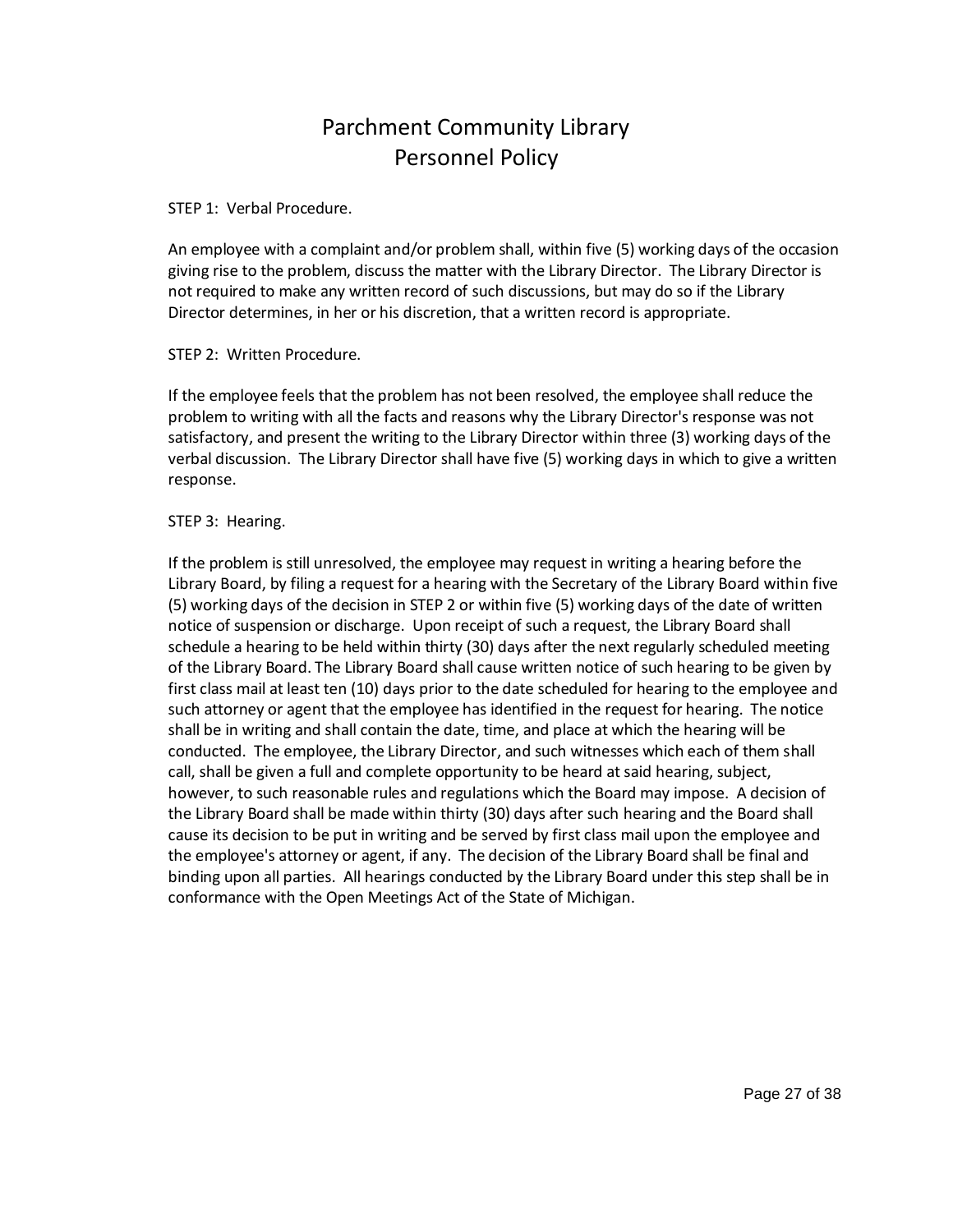## <span id="page-27-1"></span><span id="page-27-0"></span>**12. TERMINATION OF EMPLOYMENT**

### **12.01 UNUSED VACATION**

An employee who resigns **or** retires will be paid on a pro-rated basis for any unused vacation, up to a maximum of four (4) weeks, providing the employee has completed one (1) year of continuous service.

The unused vacation will be pro-rated according to the calendar year, as follows: Total unused vacation divided by 52 weeks; this result is multiplied by the number of weeks the employee has worked in the current calendar year.

For example, consider an employee who worked 40 hours a week, had used 40 hours of a total of 160 hours of vacation, and who resigned on April 1 (16 weeks of the calendar year). 160-**40** = 120 hours of unused vacation. 120 / 52 = 2.31, the number of unused vacation hours per week. 2.31  $*$  16 weeks = 36.96, which is the number of unused vacation hours the employee will be paid in her final paycheck.

#### <span id="page-27-2"></span>**12.02 UNUSED SICK LEAVE**

Upon terminating employment by discharge all unused sick leave shall be forfeited.

Upon termination of employment by resignation or retirement after ten or more years of service, fifty percent (50%) of accumulated sick leave shall be paid.

#### <span id="page-27-3"></span>**12.03 RESIGNATION**

An employee shall give a minimum of two (2) working weeks notice of resignation. The notice shall be in writing and shall be submitted to the Library Director, giving expected date and reason for resignation. The Library Director shall submit notice of his/her resignation to the President of the Board of Trustees. Under ordinary circumstances, four weeks' notice is requested for department heads and two weeks' notice for all other positions. Unused vacation and personal time may not be used towards this notice.

Failure to comply with this provision may limit the employee's receipt of any accrued benefits, pursuant to Library policy for fringe benefits.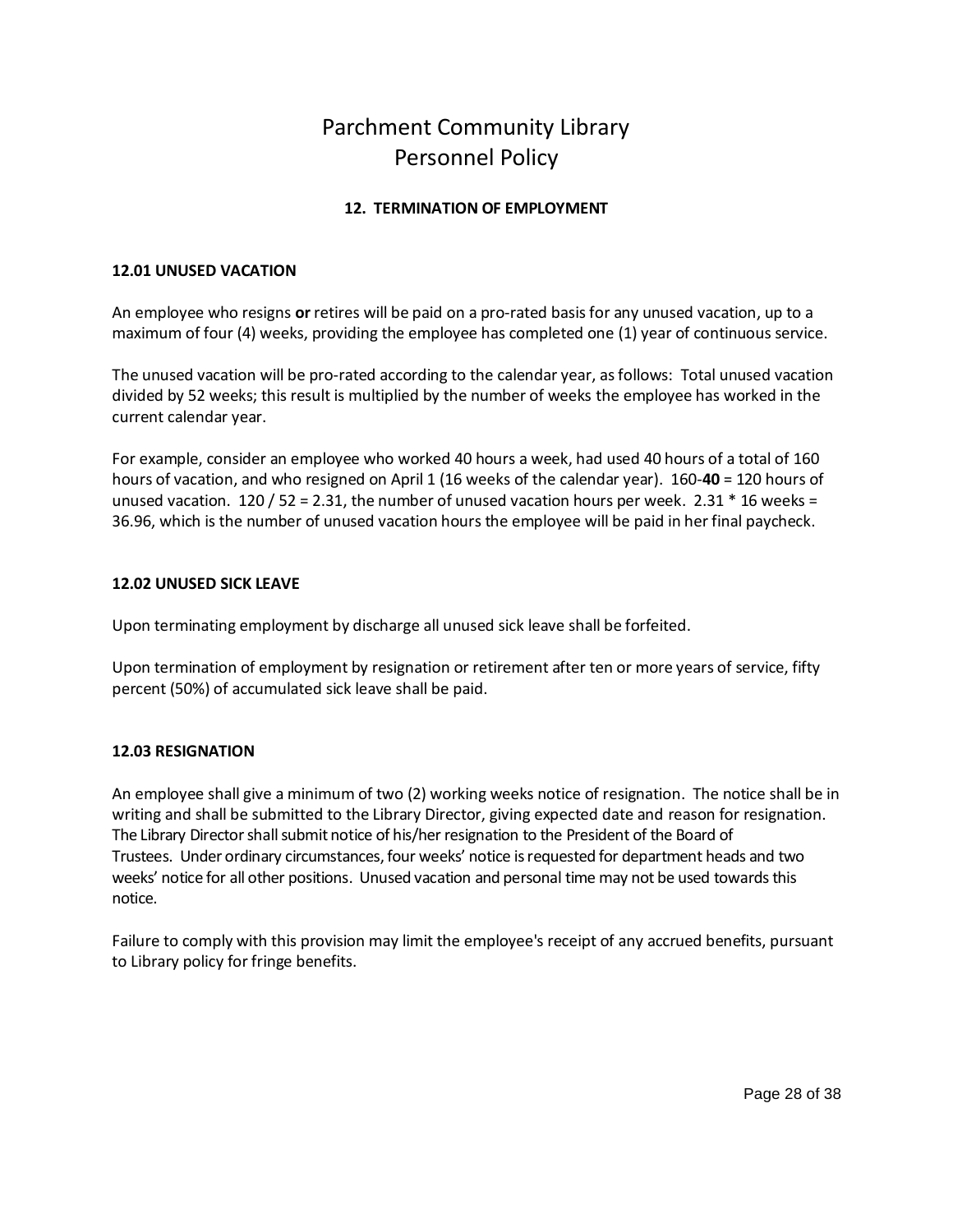#### <span id="page-28-0"></span>**12.04 ABANDONMENT**

Any employee absent from duty without proper notification and authorization thereof for three consecutive days shall be considered to have resigned the position.

### <span id="page-28-1"></span>**12.05RETIREMENT**

There is no mandatory retirement age.

## <span id="page-28-2"></span>**13. POLICY REVIEW AND AMENDMENTS**

The Parchment Community Library Board of Trustees will review this personnel policy annually. This policy may be amended by a majority vote of the members of the Board of Trustees at any meeting.

Adopted: 11/02/2000 Revised: 08/22/2006 Revised: 01/23/2007 (Section 12.01) Revised: 09/25/2007 (Added Section 7.06) Revised: 04/26/2010 Revised: 06/24/2014 Revised: 09/26/2014 (Definitions: A. Full-Time Employees) Revised: 02/26/2019 Revised: 05/26/2020 (Added Section 7.07) Revised: 01/25/2022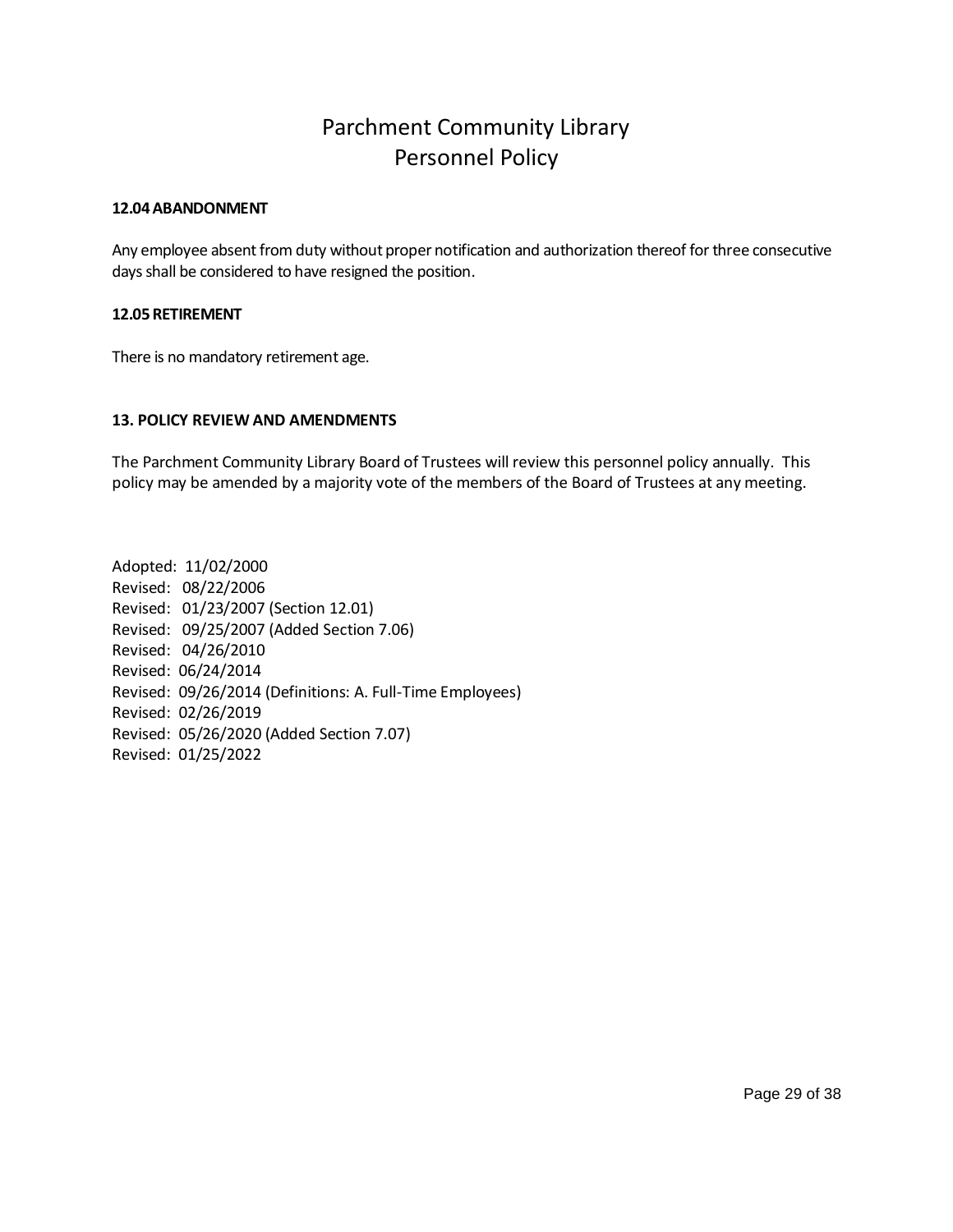## <span id="page-29-0"></span>**APPENDIX 1: SEXUAL ABUSE AND CHILD MOLESTATION POLICY**

The Parchment Community Library does not permit or allow sexual abuse or molestation to occur in the workplace or at any activity sponsored by or related to it. In order to make this "zero-tolerance" policy clear to all employees and volunteers, we have adopted mandatory procedures that employees, volunteers, family members, board members, individuals and victims must follow when they learn of or witness sexual abuse or molestation.

Sexual abuse takes the form of inappropriate sexual contact or interaction for the gratification of the actor. It does not include sexual harassment, which is another form of behavior prohibited by the Parchment Community Library.

## **Reporting Procedure**

If the staff believe that an assault has just occurred, they should call the police. All staff members who learn of sexual abuse being committed must immediately report it to the Library Director. If the victim is an adult, the abuse will be reported by this designee to the local or state Adult Protective Services (APS) Agency. If a child is the victim, the designee will report it to the local or state child Abuse Agency. Appropriate family members of the victim must be notified immediately of the suspected child abuse.

## **Investigation and Follow Up**

We take allegations of sexual abuse seriously. Once the allegation is reported we will promptly, thoroughly and impartially initiate an investigation to determine whether there is a reasonable basis to believe that sexual abuse has been committed. Our investigation may be undertaken by either an internal team or we may hire an independent third party. We will cooperate fully with any investigation conducted by law enforcement or regulatory agencies and we may refer the complaint and the result of our investigation to those agencies. We reserve the right to place the subject of the investigation on an involuntary leave of absence or reassign that person to responsibilities that do not involve personal contact with individuals. To the fullest extent possible, but consistent with our legal obligation to report suspected abuse to appropriate authorities, we will endeavor to keep confidential the identities of the alleged victims and of the subject under investigation.

If the investigation substantiates the allegation, our policy provides for disciplinary penalties, including but not limited to termination of the actor's relationship with our organization.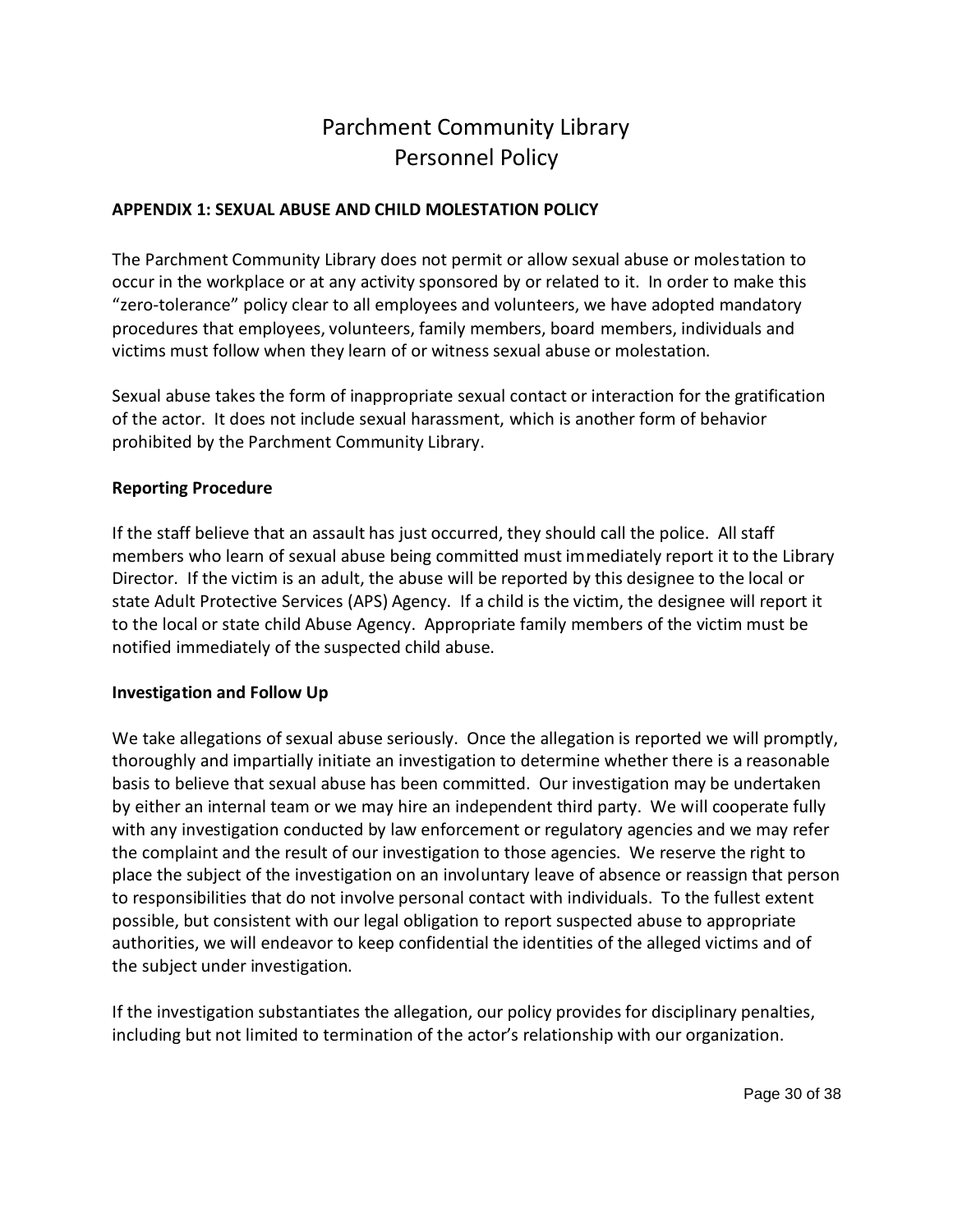There are a number of "red flags" that suggest someone is being sexually abused. They take the form of physical or behavioral evidence.

Physical evidence of sexual abuse includes, but is not limited to:

- Sexually transmitted diseases;
- Difficulty walking normally;
- Stained, bloody or torn undergarments;
- Genital pain or itching; and
- Physical injuries involving the external genitalia.

Behavioral signals suggestive of sexual abuse include, but are not limited to:

- Fear or reluctance about being left in the care of a particular person;
- Recoiling from being touched;
- Bundling oneself in excessive clothing, especially night clothes;
- Discomfort or apprehension when sex is referred to or discussed; and
- Nightmares or fear of night and/or darkness.

## **Retaliation Prohibited**

We prohibit any form of retaliation against anyone, including an employee, volunteer, board member, or individual, who in good faith reports sexual abuse, alleges that it is being committed or participates in the investigation. Intentionally false or malicious accusations of sexual abuse are prohibited.

Anyone who retaliates improperly against someone who has made a good faith allegation of sexual abuse, or intentionally provides false information to that effect, will be subject to discipline, up to and including termination.

Adopted: September 28, 2010 Revised: November 26, 2013 Reviewed: January 24, 2017 Reviewed: September 22, 2020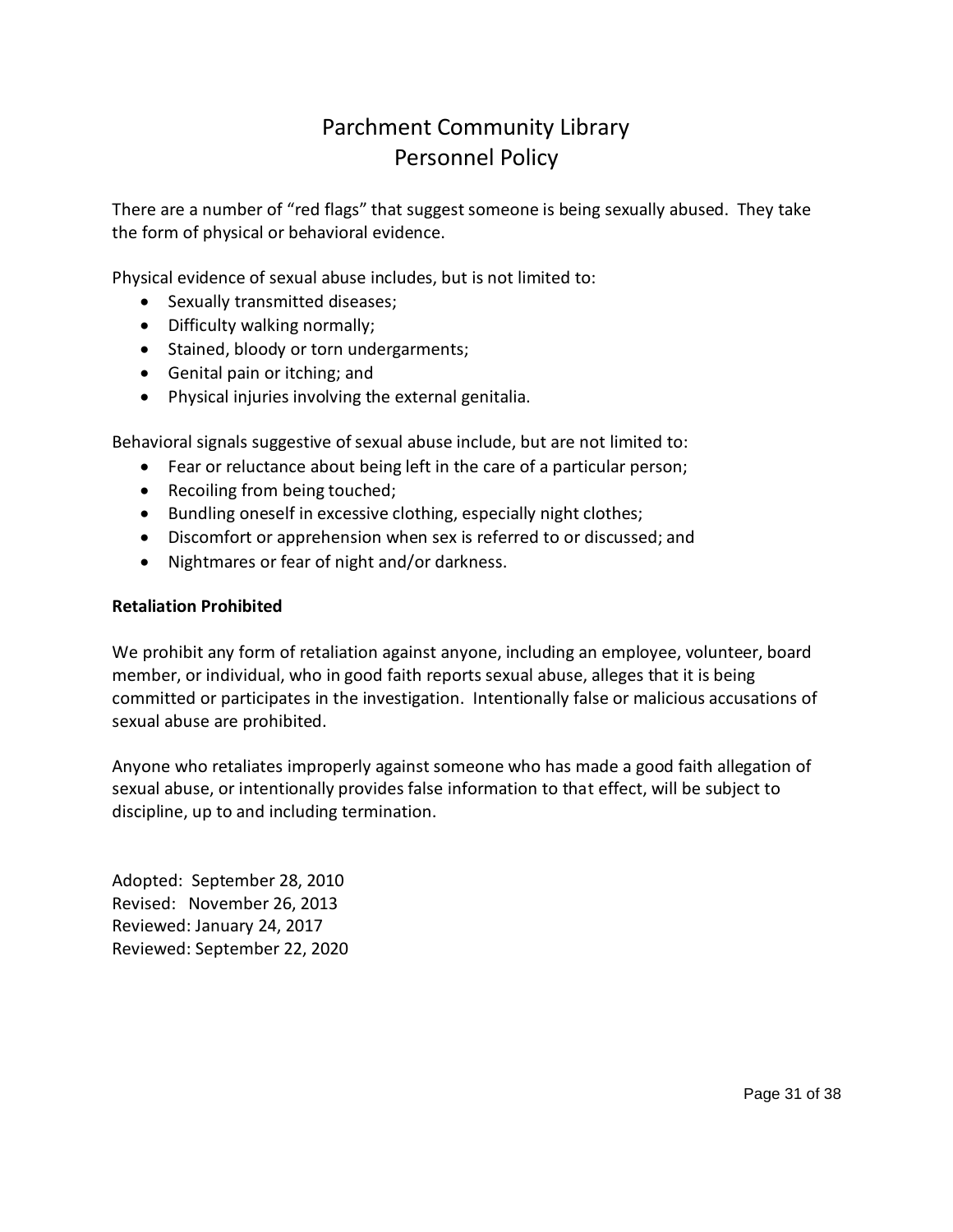## <span id="page-31-0"></span>**APPENDIX 2: SOCIAL MEDIA POLICY**

This policy provides guidance for employee use of social media, which should be broadly understood for purposes of this policy to include blogs, wikis, microblogs, message boards, chat rooms, electronic newsletters, online forums, social networking sites, and other sites and services that permit users to share information with others in a contemporaneous manner.

## **PROCEDURES**

The following principles apply to professional use of social media on behalf of the Parchment Community Library as well as personal use of social media when referencing the Parchment Community Library.

- 1. Employees need to know and adhere to the Parchment Community Library's Personnel Policy when using social media in reference to the Parchment Community Library.
- 2. Employees should be aware of the effect their actions may have on their images, as well as the Parchment Community Library's image. The information that employees post or publish may be public information for a long time.
- 3. Employees should be aware that the Parchment Community Library may observe content and information made available by employees through social media. Employees should use their best judgment in posting material that is neither inappropriate nor harmful to the Parchment Community Library, its employees, or customers.
- 4. Although not an exclusive list, some specific examples of prohibited social media conduct include posting commentary, content, or images that are defamatory, pornographic, proprietary, harassing, libelous, or that can create a hostile work environment.
- 5. Employees are not to publish, post or release any information that is considered confidential or not public. If there are questions about what is considered confidential, employees should check with the Library Director.
- 6. Social media networks, blogs and other types of online content sometimes generate press and media attention or legal questions. Employees should refer these inquiries to the Library Director.
- 7. If employees encounter a situation while using social media that threatens to become antagonistic, employees should disengage from the dialogue in a polite manner and seek the advice of the Library Director.
- 8. Employees should get appropriate permission before referring to or posting images of current or former employees, patrons, vendors or suppliers. Additionally, employees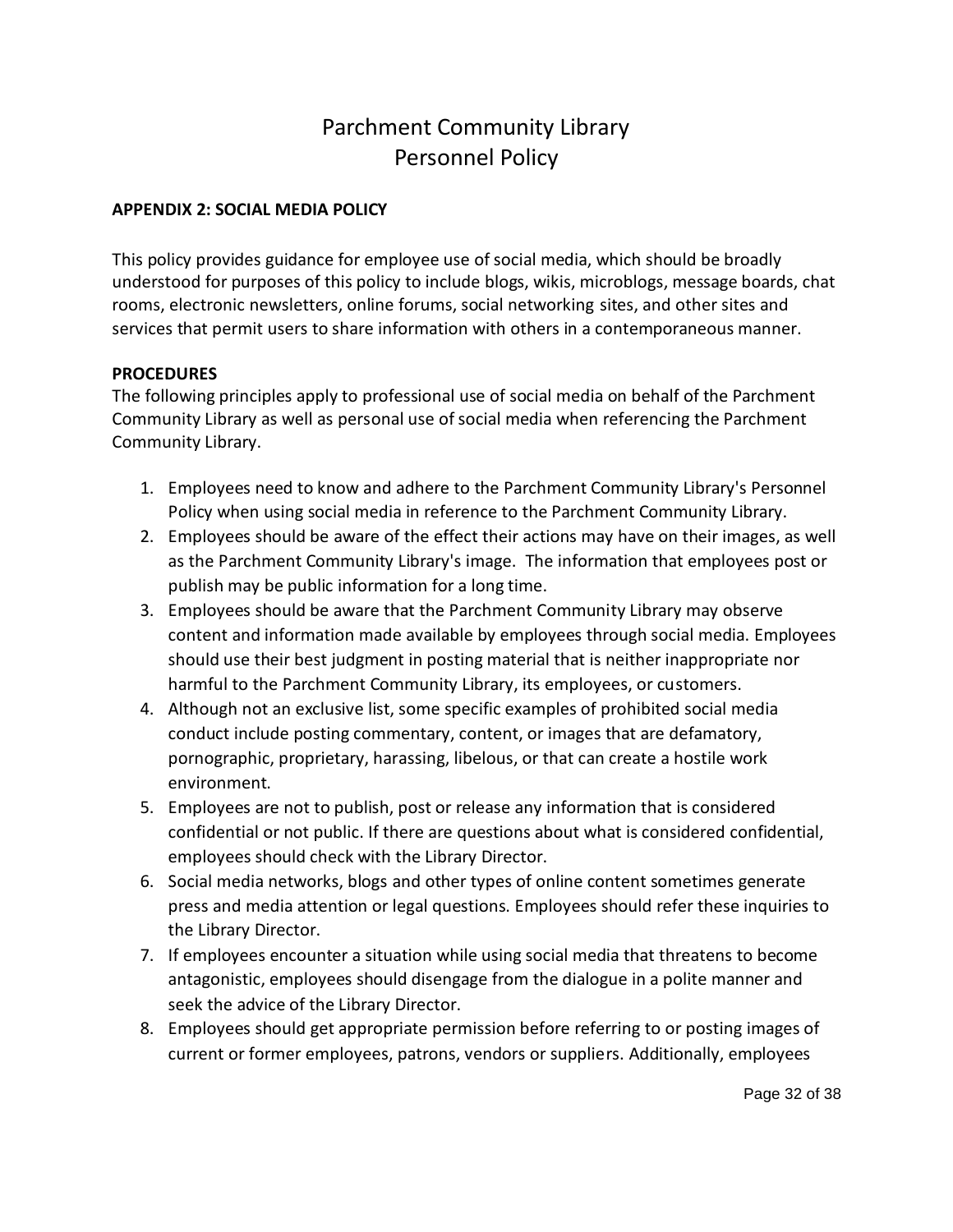should get appropriate permission to use a third party's copyrights, copyrighted material, trademarks, service marks or other intellectual property.

- 9. Social media shouldn't interfere with employee's responsibilities at the Parchment Community Library. The Parchment Community Library's computer systems are to be used for business purposes only. When using Parchment Community Library's computer systems, use of social media for business purposes is allowed (ex: Facebook, Twitter, LinkedIn), but personal use of social media networks or personal blogging of online content is discouraged and could result in disciplinary action.
- 10. Subject to applicable law, after-hours online activity that violates the Parchment Community Library's Personnel Policy or any other company policy may subject an employee to disciplinary action or termination.
- 11. If employees publish content after-hours that involves work or subjects associated with the Parchment Community Library, a disclaimer should be used, such as this: "The postings on this site are my own and may not represent the Parchment Community Library's positions, strategies or opinions."
- 12. It is highly recommended that employees keep the Parchment Community Libraryrelated social media accounts separate from personal accounts, if practical.

## Adopted October 23, 2018

Reviewed and incorporated into the Personnel Policy November 23, 2021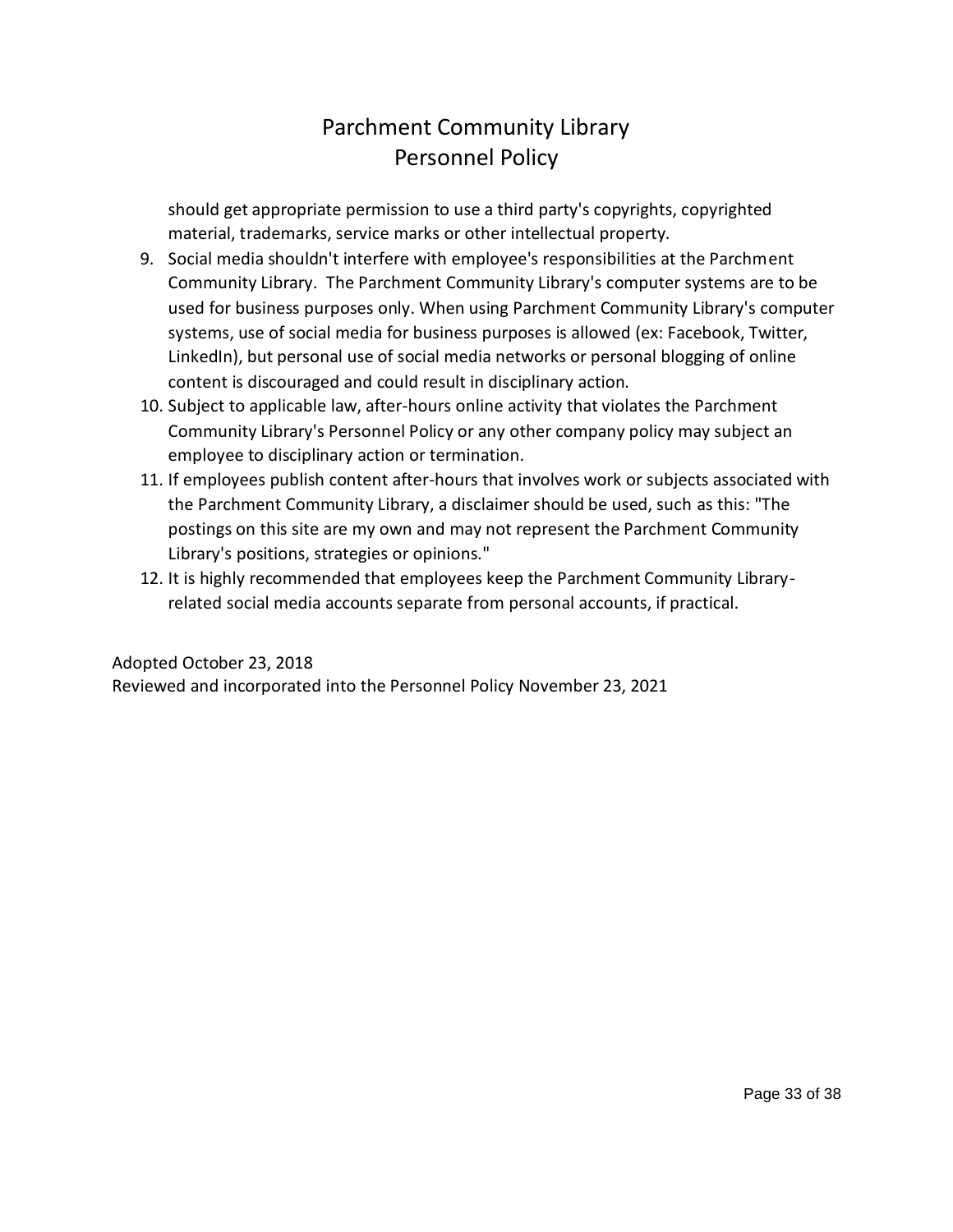## <span id="page-33-0"></span>**APPENDIX 3: WORKPLACE BULLYING POLICY**

## **OBJECTIVE**

The purpose of this policy is to communicate to all employees, including supervisors, that the Parchment Community Library will not *in any instance* tolerate bullying behavior. Employees found in violation of this policy will be disciplined, up to and including termination.

## **DEFINITION**

The Parchment Community Library defines bullying as repeated, health-harming mistreatment of one or more people by one or more perpetrators. It is abusive conduct that includes:

- Threatening, humiliating or intimidating behaviors.
- Work interference/sabotage that prevents work from getting done.
- Verbal abuse

Such behavior violates the Parchment Community Library's Personnel Policy, which clearly states that all employees will be treated with dignity and respect.

## **EXAMPLES**

The Parchment Community Library considers the following types of behavior examples of bullying:

- **Verbal bullying**. Slandering, ridiculing or maligning a person or his or her family; persistent name-calling that is hurtful, insulting or humiliating; using a person as the butt of jokes; abusive and offensive remarks.
- **Physical bullying**. Pushing, shoving, kicking, poking, tripping, assault or threat of physical assault, damage to a person's work area or property.
- **Gesture bullying**. Nonverbal gestures that can convey threatening messages.
- **Exclusion**. Socially or physically excluding or disregarding a person in work-related activities.

In addition, the following examples may constitute or contribute to evidence of bullying in the workplace:

- 1. Persistent singling out of one person.
- 2. Shouting or raising one's voice at an individual in public or in private.
- 3. Using obscene or intimidating gestures.
- 4. Not allowing the person to speak or express himself or herself (i.e. ignoring or interrupting)
- 5. Personal insults and use of offensive nicknames.
- 6. Public humiliation in any form.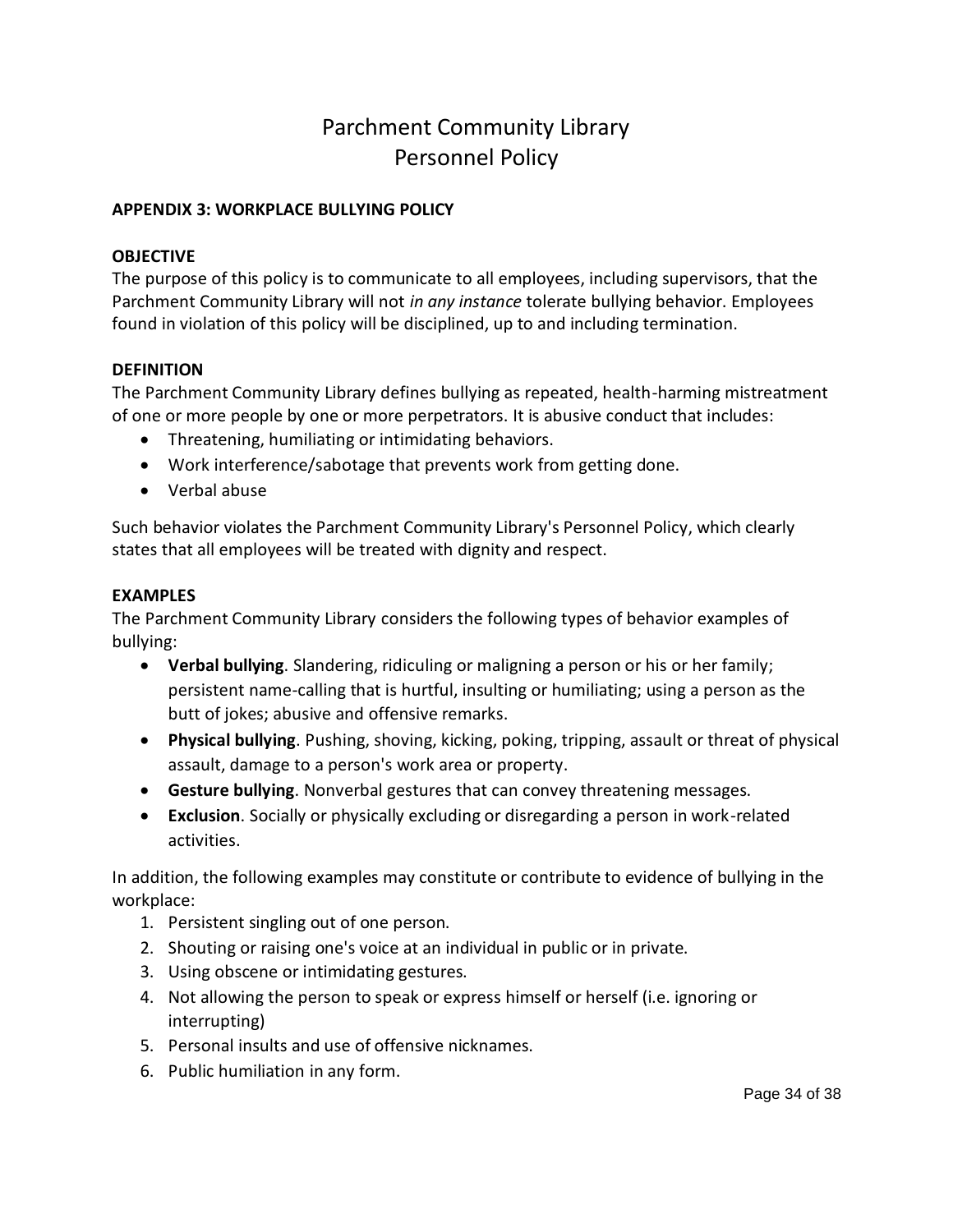- 7. Constant criticism on matters unrelated or minimally related to the person's job performance or description.
- 8. Public reprimands.
- 9. Repeatedly accusing someone of errors that cannot be documented.
- 10. Deliberately interfering with mail and other communications.
- 11. Spreading rumors and gossip regarding individuals.
- 12. Encouraging others to disregard a supervisor's instructions.
- 13. Manipulating the ability of someone to do his or her work (e.g. overloading, underloading, withholding information, setting deadlines that cannot be met, giving deliberately ambiguous instructions).
- 14. Assigning menial tasks not in keeping with the normal responsibilities of the job.
- 15. Taking credit for another person's ideas.
- 16. Refusing reasonable requests for leave in the absence of work-related reasons not to grant leave.
- 17. Deliberately excluding an individual or isolating him or her from work-related activities, such as meetings.
- 18. Unwanted physical contact, physical abuse or threats of abuse to an individual or an individual's property (defacing or marking up property).

Individuals who feel they have experienced bullying should report this to the Library Director before the conduct becomes severe or pervasive. All employees are strongly encouraged to report any bullying conduct they experience or witness as soon as possible to the Director to take appropriate action. Employees reporting bullying should follow the Problem Solving

Procedure as outlined in the Personnel Policy:

## **STEP 1: Verbal Procedure.**

An employee with a complaint and/or problem shall, within five (5) working days of the occasion giving rise to the problem, discuss the matter with the Library Director. The Library Director is not required to make any written record of such discussions, but may do so if the Library Director determines, in her or his discretion, that a written record is appropriate.

## **STEP 2: Written Procedure.**

If the employee feels that the problem has not been resolved, the employee shall reduce the problem to writing with all the facts and reasons why the Library Director's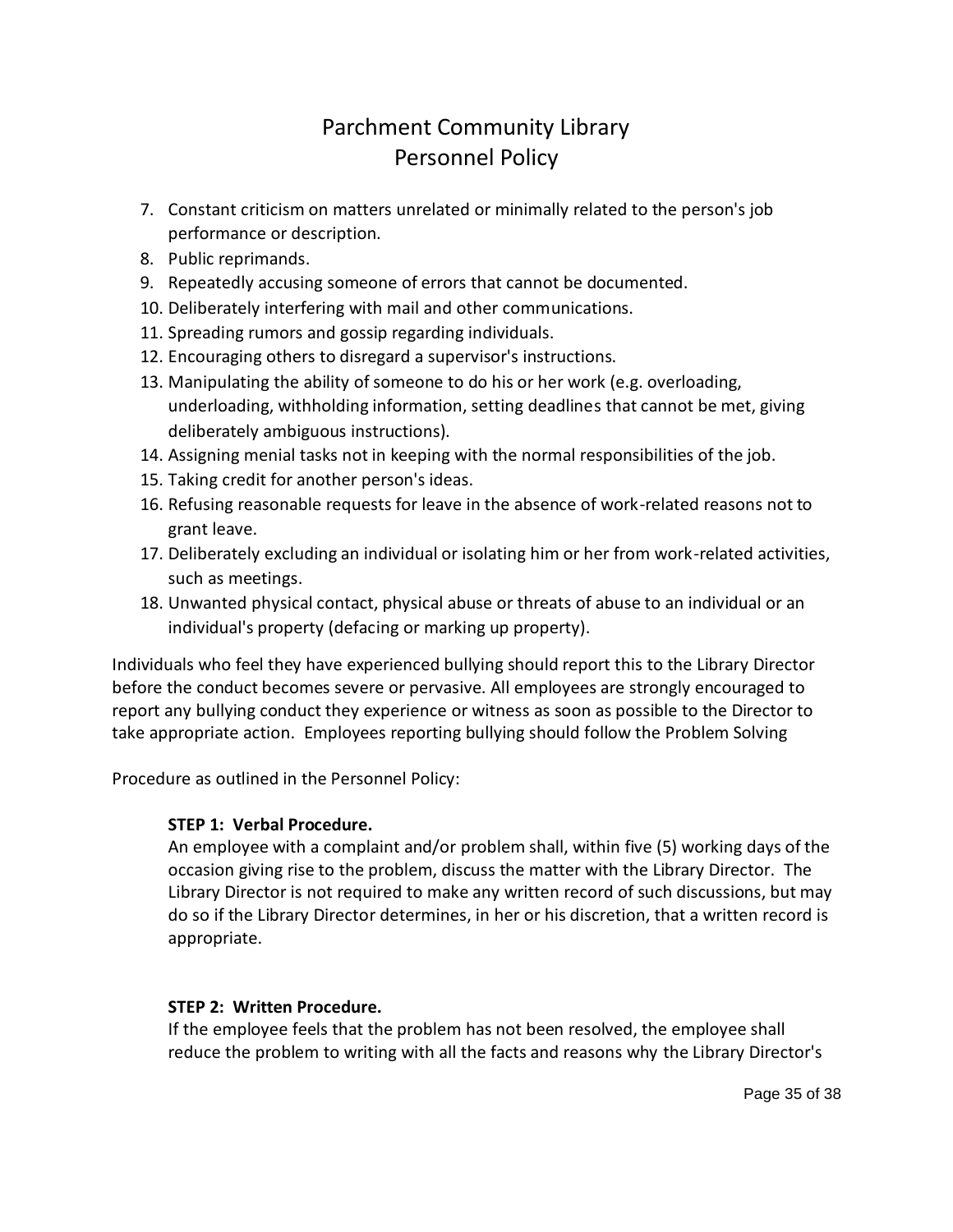response was not satisfactory, and present the writing to the Library Director within three (3) working days of the verbal discussion. The Library Director shall have five (5) working days in which to give a written response.

## **STEP 3: Hearing**.

If the problem is still unresolved, the employee may request in writing a hearing before the Library Board, by filing a request for a hearing with the Secretary of the Library Board within five (5) working days of the decision in STEP 2 or within five (5) working days of the date of written notice of suspension or discharge. Upon receipt of such a request, the Library Board shall schedule a hearing to be held within thirty (30) days after the next regularly scheduled meeting of the Library Board. The Library Board shall cause written notice of such hearing to be given by first class mail at least ten (10) days prior to the date scheduled for hearing to the employee and such attorney or agent that the employee has identified in the request for hearing. The notice shall be in writing and shall contain the date, time, and place at which the hearing will be conducted. The employee, the Library Director, and such witnesses which each of them shall call, shall be given a full and complete opportunity to be heard at said hearing, subject, however, to such reasonable rules and regulations which the Board may impose. A decision of the Library Board shall be made within thirty (30) days after such hearing and the Board shall cause its decision to be put in writing and be served by first class mail upon the employee and the employee's attorney or agent, if any. The decision of the Library Board shall be final and binding upon all parties. All hearings conducted by the Library Board under this step shall be in conformance with the Open Meetings Act of the State of Michigan.

Adopted October 23, 2018 Reviewed and incorporated into the Personnel Policy November 23, 2021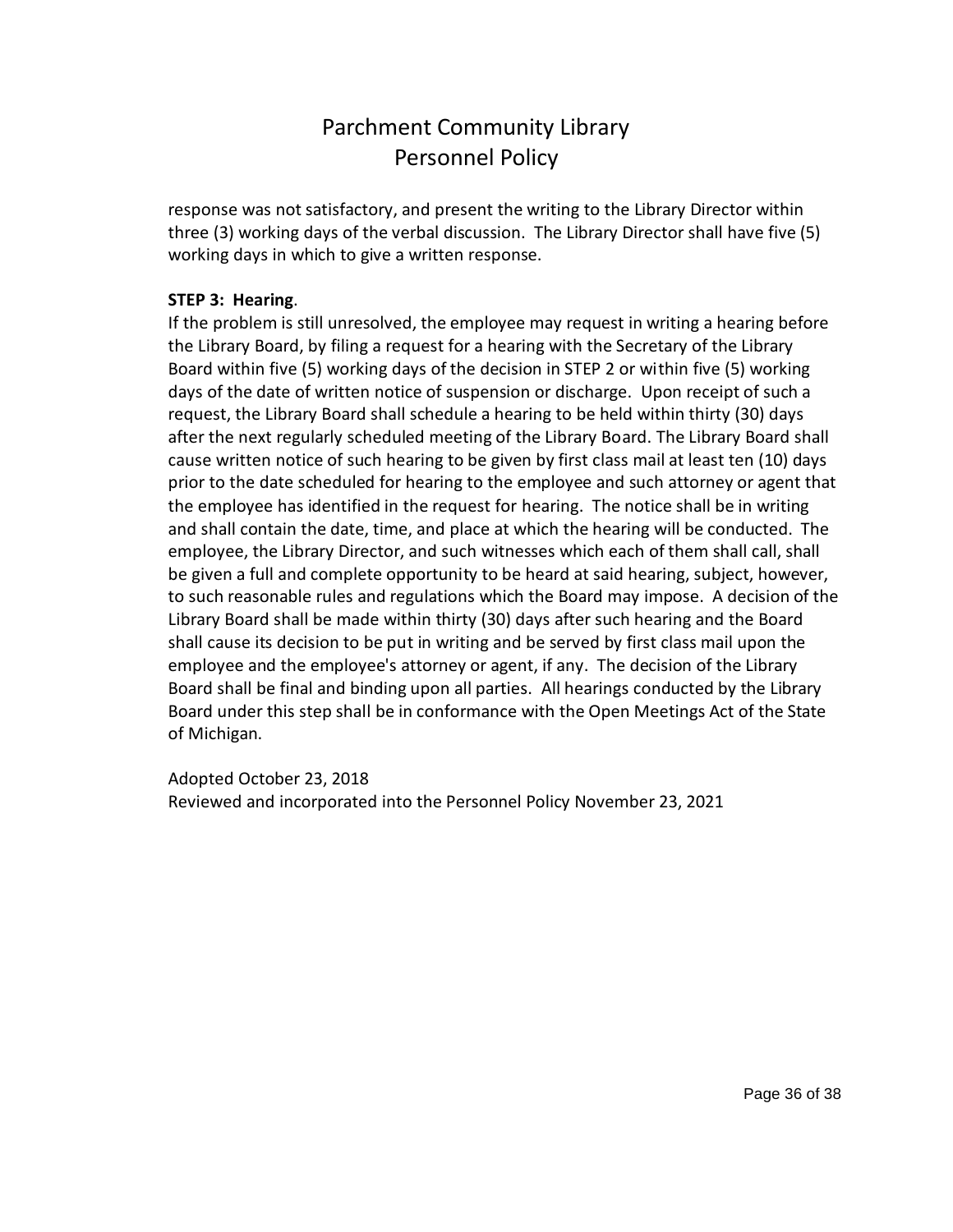#### **INDEX**

<span id="page-36-0"></span>**ABANDONMENT**, 29 **ABSENCE**, 12 APPENDIX 1: SEXUAL ABUSE AND CHILD MOLESTATION POLICY, 30 APPENDIX 2: SOCIAL MEDIA POLICY, 32 APPENDIX 3: WORKSPLACE BULLYING POLICY, 34

*BACKGROUND CHECK*, 8 **BENEFITS**, 17 **BORROWING PRIVILEGES**, 23 **BREAKS**, 11

**COMPENSATION**, 11 **CONDITIONS OF EMPLOYMENT**, 10 **CONFIDENTIALITY AND ACCESS**, 9 **CONTENTS**, 9

**DEDUCTIONS**, 12 **DISCIPLINE**, 25 **DUES**, 24

**EMPLOYEE ACKNOWLEDGMENT FORM**, 5 **EMPLOYEE PRIVILEGES**, 23 **EMPLOYEE PROFESSIONALISM**, 14 **EMPLOYMENT APPLICATION**, 8 **EQUAL OPPORTUNITY EMPLOYMENT**, 7 **EVALUATION PROCEDURE**, 16

**FORMS OF DISCIPLINE**, 26 **FUNERALS**, 19

**GENERAL GUIDELINES**, 25

**HIRING OF RELATIVES**, 8 **HIRING POLICIES**, 7 **HOLIDAYS**, 19

**JURY DUTY**, 19

**MAINTENANCE**, 9 **MATERNITY LEAVE**, 22 **MEAL BREAKS**, 11

**MEDICAL INSURANCE**, 17 **MILEAGE REIMBURSEMENT**, 24 **MILEAGE REIMBURSEMENT**, 24 **MILITARY LEAVE**, 22

**NOTIFICATION OF JOB OPENINGS**, 7

**OBJECTIVE (HIRING POLICIES)**, 7 **ORIENTATION**, 16 **ORIENTATION, PROBATION, AND EVALUATION**, 16

**PAID LEAVE**, 18 **PAYDAYS AND PAY PERIOD**, 11 **PAYROLL ERRORS**, 12 **PERSONNEL RECORDS**, 9 **POLICY REVIEW AND AMENDMENTS**, 29 **PRIVACY**, 9 **PRIZE ELIGIBILITY**, 23 **PROBATIONARY PERIOD**, 16 **PROBLEM SOLVING PROCEDURE**, 26

**RACIAL AND OTHER HARASSMENT**, 15 **RECORDS RETENTION**, 10 **RELEASE OF INFORMATION**, 9 **REPORTING CHANGES**, 10 **RESIGNATION**, 28 **RETIREMENT**, 29 **RETIREMENT FUNDS**, 17

**SCHEDULES**, 10 **SCOPE (HIRING POLICIES)**, 7 **SCREENING OF APPLICANTS**, 8 **SEXUAL HARRASSMENT**, 14 **SICK LEAVE**, 18 **STAFF APPRECIATION DAY**, 20 **STAFF DEVELOPMENT**, 24 **STANDARDS OF CONDUCT**, 13

**TARDINESS**, 12 **TERMINAL SICK LEAVE**, 28 **TERMINAL VACATION**, 28 **TERMINATION OF EMPLOYMENT**, 28 **THE FAMILY MEDICAL LEAVE ACT (FMLA)**, 21

Page 37 of 38